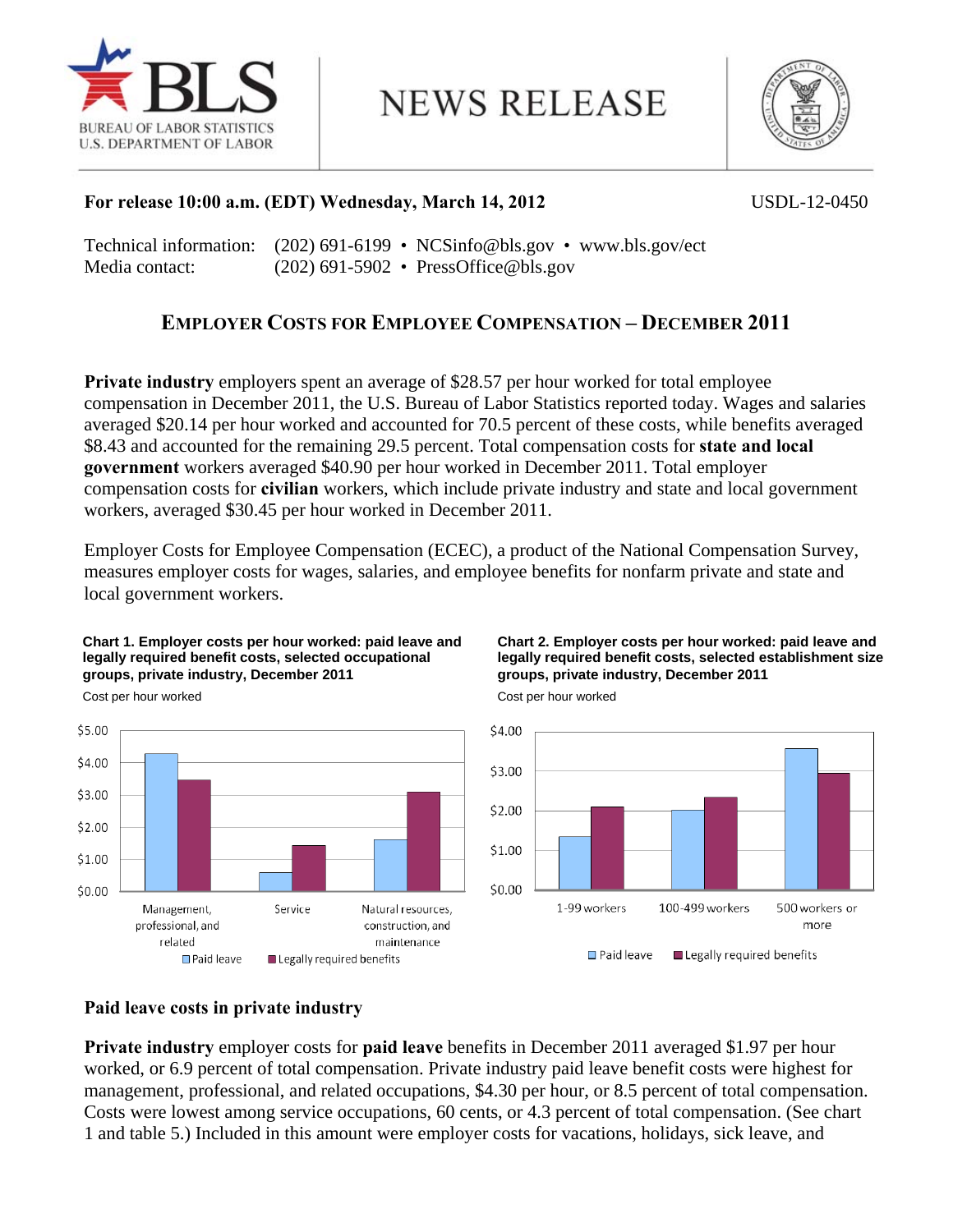personal leave. Paid leave benefit costs are often directly linked to wages; therefore, higher paid occupations or industries will typically show higher estimates for this compensation component.

Employer costs for paid leave were primarily from vacation, holiday, and sick leave benefits. In December 2011, **vacation** benefit costs averaged \$1.01 per hour (3.5 percent of total compensation) while **holiday** benefit costs were 61 cents per hour (2.1 percent) and **sick** leave costs were 25 cents per hour (0.9 percent). (See table 5.)

Paid leave costs varied widely by establishment size in private industry. Paid leave costs for establishments with fewer than 100 workers were \$1.36 per hour worked (5.7 percent of total compensation) versus \$2.04 (7.0 percent) for establishments with 100 to 499 employees and \$3.58 (8.6 percent) with 500 employees or more. (See chart 2 and table 8.)

For information on paid leave provisions, see *National Compensation Survey: Employee Benefits in the United States, March 2011,* at http://www.bls.gov/ncs/ebs/benefits/2011/benefits.htm.

# **Legally required benefits costs in private industry**

The average cost for **legally required benefits** was \$2.33 per hour worked in **private industry** (8.1 percent of total compensation) in December 2011. Social Security comprises the largest legally required benefit cost component at \$1.34 per hour or 4.7 percent of total compensation. Legally required benefits such as Social Security and Medicare are often directly linked to wages; therefore, higher paid occupations or industries will typically show higher cost estimates for this compensation component. (See table 5.)

Costs for other legally required benefits include **workers' compensation**, which averaged 41 cents per hour worked (1.4 percent of total compensation); **Medicare**, which averaged 33 cents (1.2 percent); **state unemployment insurance**, which averaged 21 cents per hour worked (0.8 percent); and **federal unemployment insurance**, which averaged just 2 cents per hour worked (0.1 percent). (See table 5.)

Employer costs for legally required benefits varied by occupation and industry. The average cost per hour worked for legally required benefits ranged from \$3.46 for management, professional, and related occupations to \$1.43 per hour for service occupations. (See chart 1.) Workers' compensation employer costs for construction industry workers were significantly higher than other major industry groups, averaging \$1.16 per hour worked in December 2011. (See tables 5 and 6.)

Legally required benefit costs also varied by establishment size in private industry. Legally required costs for establishments with fewer than 100 workers were \$2.10 per hour worked versus \$2.34 for establishments with 100 to 499 employees and \$2.96 with 500 employees or more. (See chart 2 and table 8.)

# **Other benefit categories in private industry**

Private industry employer costs averaged \$2.31 per hour worked for **insurance** benefits (life, health, and disability insurance), or 8.1 percent of total compensation. In addition to insurance, the other benefit categories were: **retirement and savings** (defined benefit and defined contribution), which averaged \$1.02 per hour (3.6 percent); and **supplemental pay** (overtime and premium, shift differentials, and nonproduction bonuses), which averaged 80 cents per hour worked (2.8 percent). (See table A and table 5.)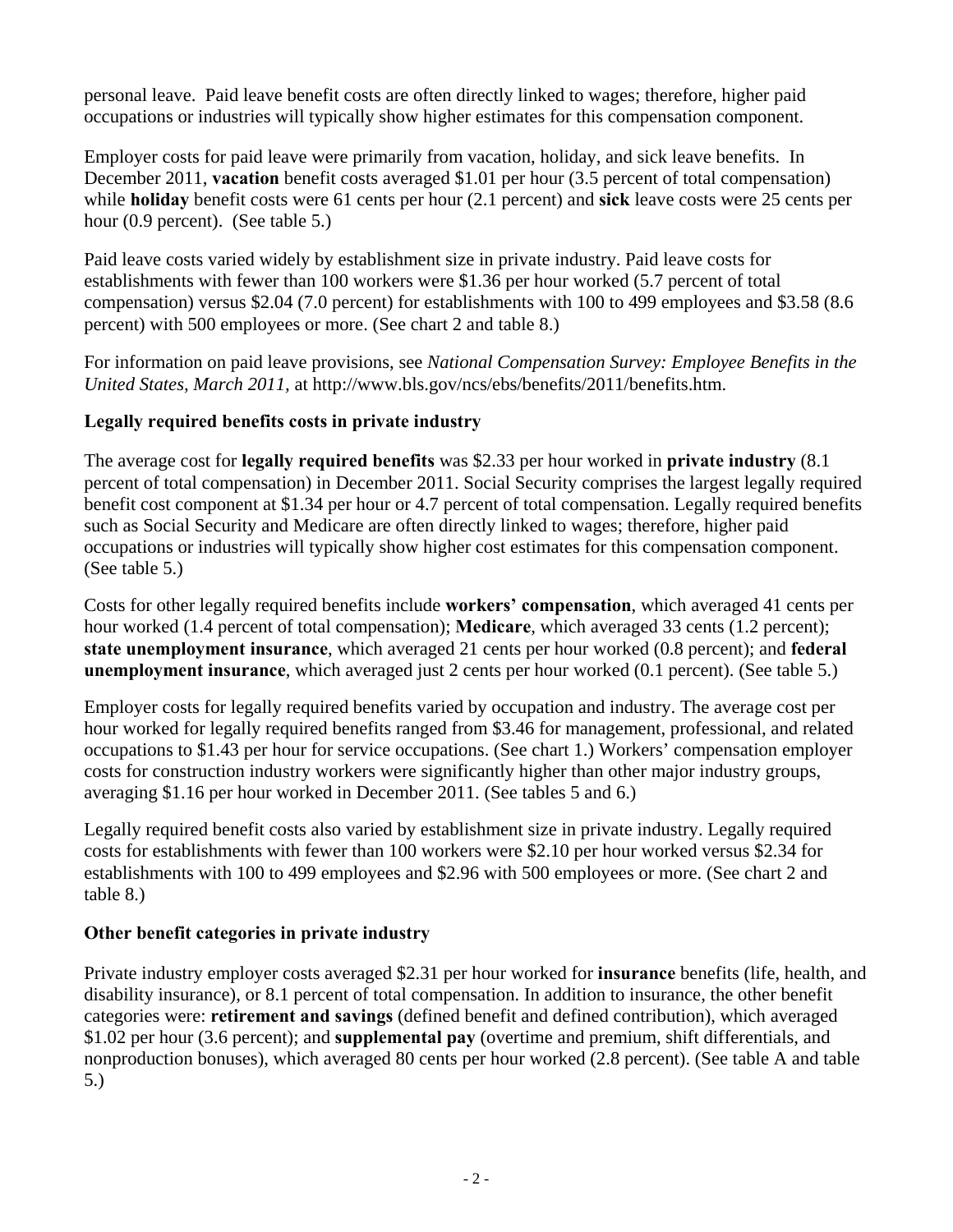| Compensation<br>component | Civilian<br>workers | <b>Private</b><br>industry | <b>State and local</b><br>government |
|---------------------------|---------------------|----------------------------|--------------------------------------|
| Wages and salaries        | 69.4%               | 70.5%                      | 65.4%                                |
| <b>Benefits</b>           | 30.6                | 29.5                       | 34.6                                 |
| Paid leave                | 7.0                 | 6.9                        | 7.4                                  |
| Supplemental pay          | 2.4                 | 2.8                        | 0.8                                  |
| Insurance                 | 8.9                 | 8.1                        | 11.9                                 |
| Health benefits           | 8.4                 | 7.6                        | 11.6                                 |
| Retirement and savings    | 4.6                 | 3.6                        | 8.3                                  |
| Defined benefit           | 2.7                 | 1.5                        | 7.5                                  |
| Defined contribution      | 1.8                 | 2.1                        | 0.8                                  |
| Legally required          | 7.7                 | 8.1                        | 6.1                                  |

# **Table A. Relative importance of employer costs for employee compensation, December 2011**

### **\_\_\_\_\_\_\_\_\_\_\_\_\_ The Employer Costs for Employee Compensation for March 2012 is scheduled to be released on Thursday, June 7, 2012, at 10:00 a.m. (EDT).**

Employer Costs for Employee Compensation data on total compensation, wages and salaries, and benefits in private industry are produced annually for 15 metropolitan areas. Metropolitan area data will be included in the March 2012 news release. For further information about metropolitan area ECEC estimates see: "BLS Introduces New Employer Costs for Employee Compensation Data for Private Industry Workers in 15 Metropolitan Areas," at http://www.bls.gov/opub/cwc/cm20090921ar01p1.htm.

Supplemental tables with occupational, establishment size, and bargaining status series for detailed industries are available at http://www.bls.gov/ncs/ect/sp/ecsuphst.pdf and http://www.bls.gov/ncs/ect/sp/ecsuptc21.pdf.

Relative standard errors for all cost estimates in the most recent news release and supplementary tables are available at ftp://ftp.bls.gov/pub/special.requests/ocwc/ect/ececrse.pdf and http://www.bls.gov/ncs/ect/sp/ecsuprse.pdf.

Historical ECEC data are available in three listings, all available at http://www.bls.gov/ect/#tables. The first historical listing covers data for the March reference periods from 1986 to 2001. These data use the Standard Industrial Classification (SIC) and Census of Population occupational classification systems. The second listing contains data for the March, June, September, and December reference periods from March 2002 to December 2003. These data are also based on the SIC and Census of Population occupational classification systems. The final listing includes data for March 2004 to the current reference period. These are based on the North American Industry Classification System (NAICS) and Standard Occupational Classification (SOC) systems.

Information in this release will be made available to sensory impaired individuals upon request— Telephone: (202) 691-5200; Federal Relay Service: (800) 877-8339.

BLS news releases, including the ECEC, are available through an e-mail subscription service at: www.bls.gov/bls/list.htm.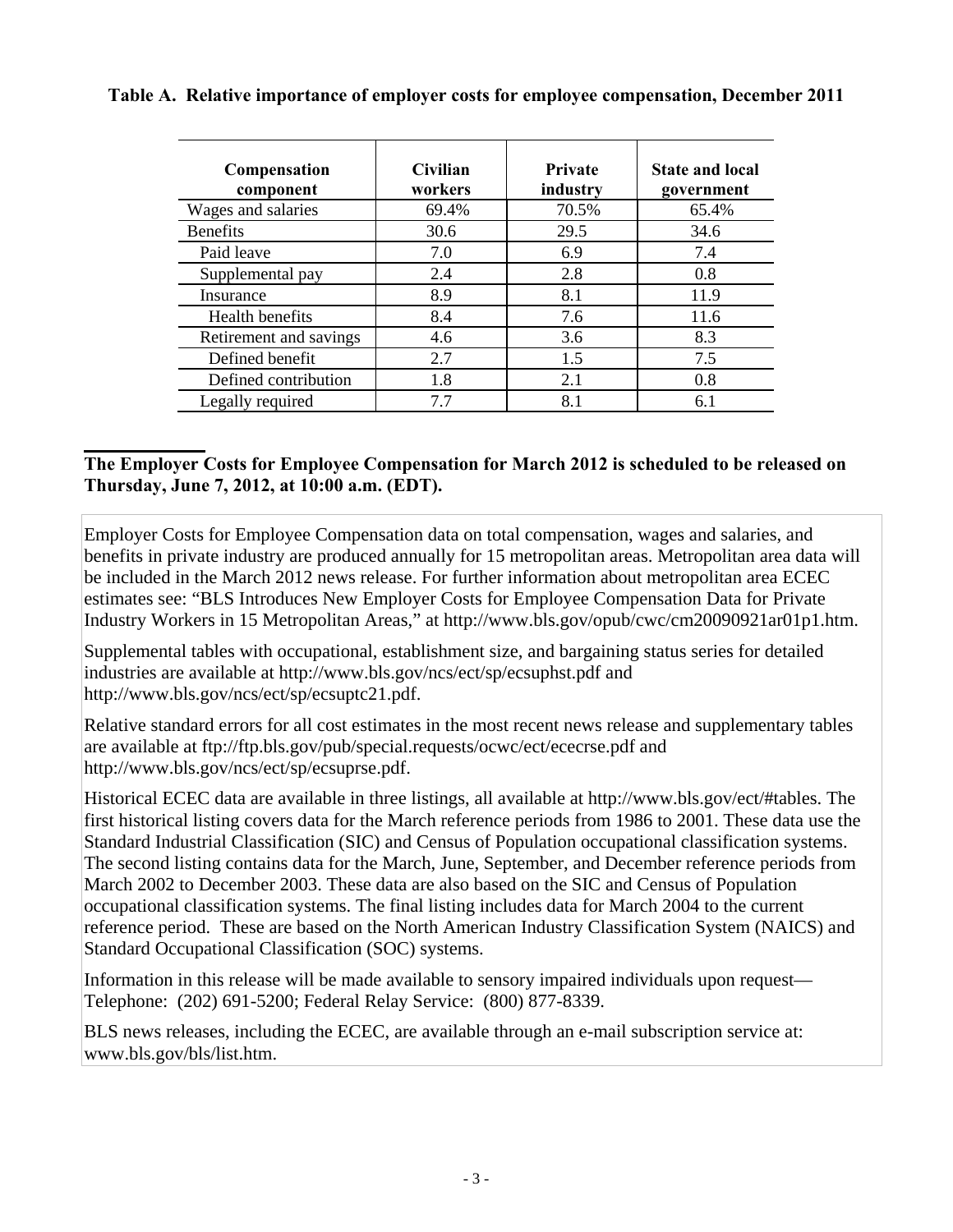# **TECHNICAL NOTE**

Employer Costs for Employee Compensation (ECEC) measures the average cost to employers for wages and salaries and benefits per employee hour worked.

ECEC includes the civilian economy, which includes data from both private industry and state and local government. Excluded from private industry are the self-employed and farm and private household workers. Federal government workers are excluded from the public sector. The private industry series and the state and local government series provide data for the two sectors separately.

The cost levels for this quarter were collected from a probability sample of approximately 48,200 occupations selected from a sample of about 9,400 establishments in private industry and approximately 9,300 occupations from a sample of about 1,400 establishments in state and local government. Data are collected for the pay period including the  $12<sup>th</sup>$  day of the survey months of March, June, September, and December.

### Comparing private and public sector data

Compensation cost levels in state and local government should not be directly compared with levels in private industry. Differences between these sectors stem from factors such as variation in work activities and occupational structures. Manufacturing and sales, for example, make up a large part of private industry work activities but are rare in state and local government. Professional and administrative support occupations (including teachers) account for two-thirds of the state and local government workforce, compared with one-half of private industry.

### ECEC quarterly publication focus

ECEC news releases are published quarterly, providing estimates on civilian, private industry, and state and local government cost per hour worked as well as additional detail on a specific compensation cost topic of interest. This quarter focuses on paid leave and legally required benefits costs in private industry. Topics of news releases for the upcoming reference periods are as follows:

- March 2012—Health benefit costs in private industry
- June 2012—Retirement and savings benefit costs in private industry
- September 2012—Compensation costs in state and local government

### ECEC detailed information and measures

For detailed information on the Employer Costs for Employee Compensation, see Chapter 8, "National Compensation Measures*,"* of the *BLS Handbook of Methods* at: http://www.bls.gov/opub/hom/pdf/homch8.pdf.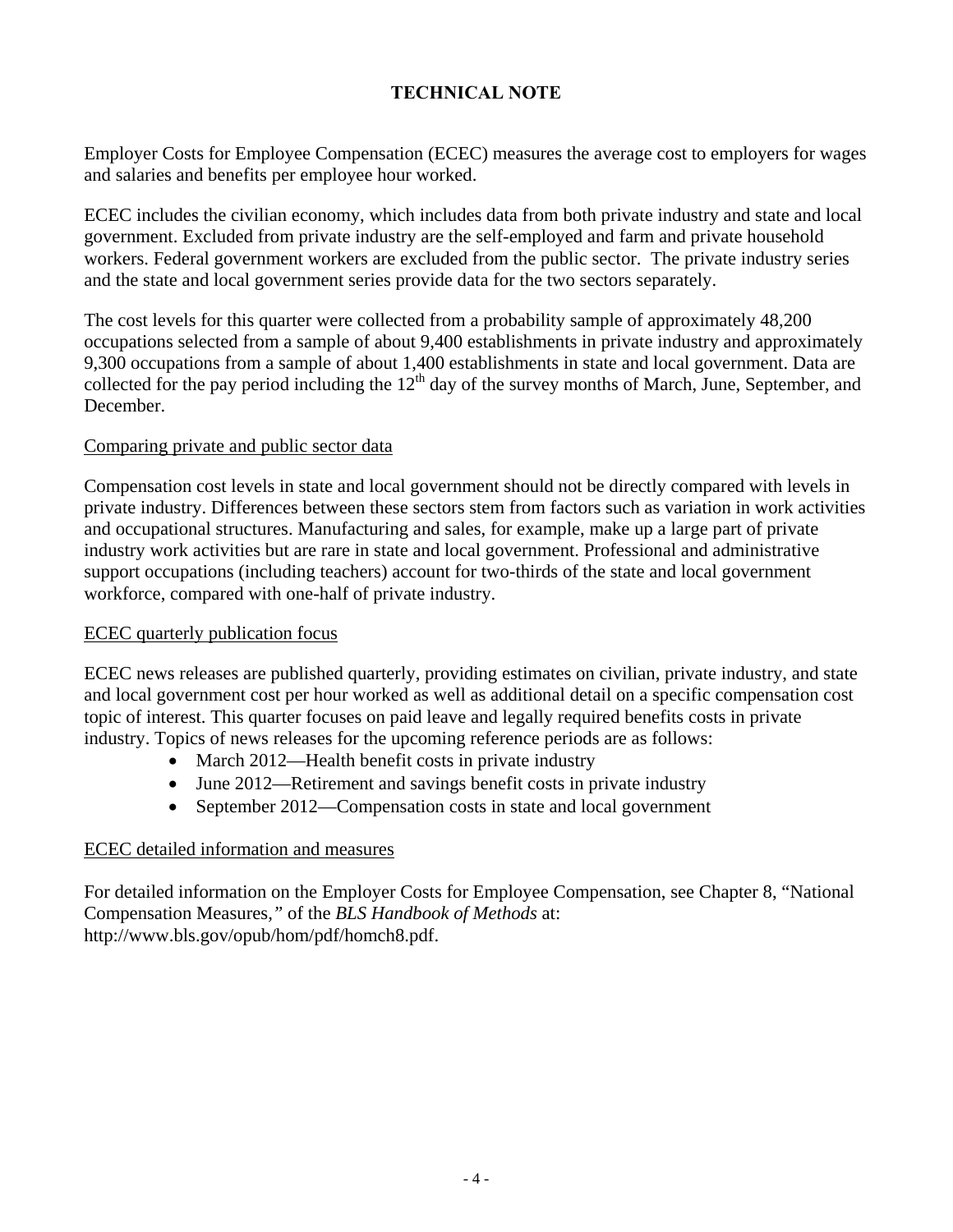**Table 1. Employer costs per hour worked for employee compensation and costs as a percent of total compensation: Civilian workers, by major occupational and industry group, December 2011**

|                                                                                                                                                      | Occupational group                                                                                           |                                                                                                |                                                                                                              |                                                                                                |                                                                                                              |                                                                                                |                                                                                                           |                                                                                                       |  |  |  |  |
|------------------------------------------------------------------------------------------------------------------------------------------------------|--------------------------------------------------------------------------------------------------------------|------------------------------------------------------------------------------------------------|--------------------------------------------------------------------------------------------------------------|------------------------------------------------------------------------------------------------|--------------------------------------------------------------------------------------------------------------|------------------------------------------------------------------------------------------------|-----------------------------------------------------------------------------------------------------------|-------------------------------------------------------------------------------------------------------|--|--|--|--|
| Compensation<br>component                                                                                                                            | All<br>workers <sup>1</sup>                                                                                  |                                                                                                | Management,<br>professional,<br>and<br>related                                                               |                                                                                                | and                                                                                                          | Sales<br>office                                                                                | Service                                                                                                   |                                                                                                       |  |  |  |  |
|                                                                                                                                                      | Cost                                                                                                         | Percent                                                                                        | Cost                                                                                                         | Percent                                                                                        | Cost                                                                                                         | Percent                                                                                        | Cost                                                                                                      | Percent                                                                                               |  |  |  |  |
|                                                                                                                                                      | \$30.45                                                                                                      | 100.0                                                                                          | \$50.23                                                                                                      | 100.0                                                                                          | \$22.88                                                                                                      | 100.0                                                                                          | \$16.51                                                                                                   | 100.0                                                                                                 |  |  |  |  |
|                                                                                                                                                      | 21.14                                                                                                        | 69.4                                                                                           | 35.05                                                                                                        | 69.8                                                                                           | 16.12                                                                                                        | 70.4                                                                                           | 11.72                                                                                                     | 71.0                                                                                                  |  |  |  |  |
|                                                                                                                                                      | 9.30                                                                                                         | 30.6                                                                                           | 15.18                                                                                                        | 30.2                                                                                           | 6.77                                                                                                         | 29.6                                                                                           | 4.79                                                                                                      | 29.0                                                                                                  |  |  |  |  |
| Nonproduction bonuses                                                                                                                                | 2.13<br>1.03<br>0.65<br>0.33<br>0.12<br>0.73<br>0.24<br>0.06<br>0.44<br>2.70<br>0.05<br>2.56<br>0.05<br>0.04 | 7.0<br>3.4<br>2.1<br>1.1<br>0.4<br>2.4<br>0.8<br>0.2<br>1.4<br>8.9<br>0.2<br>8.4<br>0.1<br>0.1 | 4.03<br>1.92<br>1.18<br>0.69<br>0.24<br>1.20<br>0.14<br>0.09<br>0.97<br>4.05<br>0.09<br>3.81<br>0.07<br>0.08 | 8.0<br>3.8<br>2.3<br>1.4<br>0.5<br>2.4<br>0.3<br>0.2<br>1.9<br>8.1<br>0.2<br>7.6<br>0.1<br>0.2 | 1.49<br>0.73<br>0.47<br>0.21<br>0.08<br>0.45<br>0.14<br>0.02<br>0.29<br>2.26<br>0.03<br>2.17<br>0.03<br>0.03 | 6.5<br>3.2<br>2.1<br>0.9<br>0.3<br>2.0<br>0.6<br>0.1<br>1.3<br>9.9<br>0.1<br>9.5<br>0.1<br>0.1 | 0.92<br>0.43<br>0.29<br>0.15<br>0.05<br>0.30<br>0.17<br>0.05<br>0.08<br>1.39<br>0.02<br>1.36<br>5)<br>(5) | 5.6<br>2.6<br>1.8<br>0.9<br>0.3<br>1.8<br>1.0<br>0.3<br>0.5<br>8.4<br>0.1<br>8.2<br>$\delta$ )<br>(6) |  |  |  |  |
|                                                                                                                                                      | 1.39<br>0.83<br>0.55                                                                                         | 4.6<br>2.7<br>1.8                                                                              | 2.61<br>1.52<br>1.09                                                                                         | 5.2<br>3.0<br>2.2                                                                              | 0.76<br>0.35<br>0.41                                                                                         | 3.3<br>1.5<br>1.8                                                                              | 0.65<br>0.51<br>0.14                                                                                      | 3.9<br>3.1<br>0.9                                                                                     |  |  |  |  |
| Legally required benefits<br>Social Security and Medicare<br>Federal unemployment insurance<br>State unemployment insurance<br>Workers' compensation | 2.36<br>1.71<br>1.36<br>0.35<br>0.02<br>0.20<br>0.43                                                         | 7.7<br>5.6<br>4.5<br>1.1<br>0.1<br>0.7<br>1.4                                                  | 3.29<br>2.72<br>2.14<br>0.58<br>0.02<br>0.19<br>0.36                                                         | 6.5<br>5.4<br>4.3<br>1.2<br>(6)<br>0.4<br>0.7                                                  | 1.81<br>1.34<br>1.08<br>0.26<br>0.02<br>0.20<br>0.25                                                         | 7.9<br>5.8<br>4.7<br>1.1<br>0.1<br>0.9<br>1.1                                                  | 1.53<br>0.98<br>0.78<br>0.19<br>0.02<br>0.17<br>0.36                                                      | 9.3<br>5.9<br>4.7<br>1.2<br>0.1<br>1.0<br>2.2                                                         |  |  |  |  |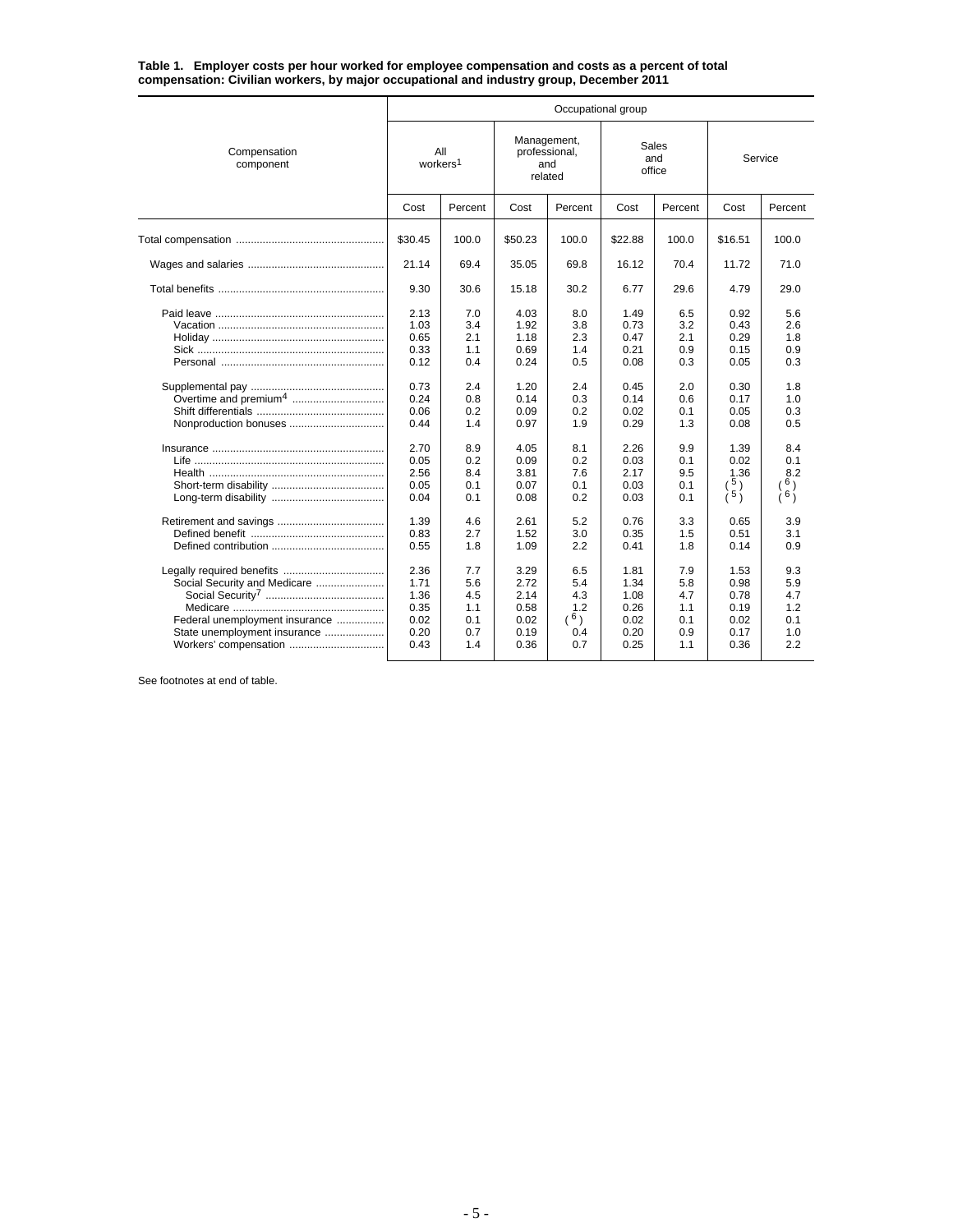**Table 1. Employer costs per hour worked for employee compensation and costs as a percent of total compensation: Civilian workers, by major occupational and industry group, December 2011 — Continued**

|                                                                                                                         |                                                                                                                                      | Occupational group                                                                                                  |                                                                                                                                      |                                                                                                                       | Industry group                                                                                                                       |                                                                                                                     |                                                                                                                                      |                                                                                                                     |  |
|-------------------------------------------------------------------------------------------------------------------------|--------------------------------------------------------------------------------------------------------------------------------------|---------------------------------------------------------------------------------------------------------------------|--------------------------------------------------------------------------------------------------------------------------------------|-----------------------------------------------------------------------------------------------------------------------|--------------------------------------------------------------------------------------------------------------------------------------|---------------------------------------------------------------------------------------------------------------------|--------------------------------------------------------------------------------------------------------------------------------------|---------------------------------------------------------------------------------------------------------------------|--|
| Compensation<br>component                                                                                               | Natural<br>resources,<br>construction,<br>and<br>maintenance                                                                         |                                                                                                                     | Production,<br>transportation,<br>and<br>material<br>moving                                                                          |                                                                                                                       | Goods-<br>producing <sup>2</sup>                                                                                                     |                                                                                                                     | Service-<br>providing <sup>3</sup>                                                                                                   |                                                                                                                     |  |
|                                                                                                                         | Cost                                                                                                                                 | Percent                                                                                                             | Cost                                                                                                                                 | Percent                                                                                                               | Cost                                                                                                                                 | Percent                                                                                                             | Cost                                                                                                                                 | Percent                                                                                                             |  |
|                                                                                                                         | \$31.58                                                                                                                              | 100.0                                                                                                               | \$24.17                                                                                                                              | 100.0                                                                                                                 | \$33.69                                                                                                                              | 100.0                                                                                                               | \$29.90                                                                                                                              | 100.0                                                                                                               |  |
|                                                                                                                         | 21.25                                                                                                                                | 67.3                                                                                                                | 16.02                                                                                                                                | 66.3                                                                                                                  | 22.40                                                                                                                                | 66.5                                                                                                                | 20.93                                                                                                                                | 70.0                                                                                                                |  |
|                                                                                                                         | 10.33                                                                                                                                | 32.7                                                                                                                | 8.15                                                                                                                                 | 33.7                                                                                                                  | 11.29                                                                                                                                | 33.5                                                                                                                | 8.97                                                                                                                                 | 30.0                                                                                                                |  |
| Nonproduction bonuses                                                                                                   | 1.77<br>0.90<br>0.59<br>0.20<br>0.09<br>0.89<br>0.62<br>0.05<br>0.23<br>2.89<br>0.04<br>2.73<br>0.07<br>0.04<br>1.73<br>1.21<br>0.52 | 5.6<br>2.8<br>1.9<br>0.6<br>0.3<br>2.8<br>2.0<br>0.1<br>0.7<br>9.1<br>0.1<br>8.7<br>0.2<br>0.1<br>5.5<br>3.8<br>1.6 | 1.43<br>0.73<br>0.48<br>0.16<br>0.06<br>0.85<br>0.50<br>0.08<br>0.27<br>2.59<br>0.04<br>2.46<br>0.05<br>0.05<br>0.97<br>0.61<br>0.36 | 5.9<br>3.0<br>2.0<br>0.6<br>0.2<br>3.5<br>2.1<br>0.3<br>1.1<br>10.7<br>0.2<br>10.2<br>0.2<br>0.2<br>4.0<br>2.5<br>1.5 | 2.20<br>1.16<br>0.77<br>0.20<br>0.07<br>1.33<br>0.54<br>0.08<br>0.72<br>3.17<br>0.06<br>2.98<br>0.08<br>0.05<br>1.67<br>0.98<br>0.69 | 6.5<br>3.5<br>2.3<br>0.6<br>0.2<br>4.0<br>1.6<br>0.2<br>2.1<br>9.4<br>0.2<br>8.9<br>0.2<br>0.1<br>4.9<br>2.9<br>2.1 | 2.12<br>1.01<br>0.63<br>0.35<br>0.13<br>0.63<br>0.18<br>0.06<br>0.39<br>2.62<br>0.05<br>2.49<br>0.04<br>0.04<br>1.34<br>0.81<br>0.53 | 7.1<br>3.4<br>2.1<br>1.2<br>0.4<br>2.1<br>0.6<br>0.2<br>1.3<br>8.8<br>0.2<br>8.3<br>0.1<br>0.1<br>4.5<br>2.7<br>1.8 |  |
| Social Security and Medicare<br>Federal unemployment insurance<br>State unemployment insurance<br>Workers' compensation | 3.05<br>1.79<br>1.45<br>0.34<br>0.02<br>0.25<br>0.99                                                                                 | 9.7<br>5.7<br>4.6<br>1.1<br>0.1<br>0.8<br>3.1                                                                       | 2.32<br>1.36<br>1.10<br>0.26<br>0.02<br>0.24<br>0.69                                                                                 | 9.6<br>5.6<br>4.6<br>1.1<br>0.1<br>1.0<br>2.8                                                                         | 2.92<br>1.90<br>1.53<br>0.37<br>0.02<br>0.29<br>0.71                                                                                 | 8.7<br>5.6<br>4.5<br>1.1<br>0.1<br>0.9<br>2.1                                                                       | 2.26<br>1.67<br>1.33<br>0.34<br>0.02<br>0.19<br>0.38                                                                                 | 7.6<br>5.6<br>4.5<br>1.1<br>0.1<br>0.6<br>1.3                                                                       |  |

<sup>1</sup> Includes workers in the private nonfarm economy excluding households and the public sector excluding the Federal government. <sup>2</sup> Includes mining, construction, and manufacturing. The

agriculture, forestry, farming, and hunting sector is excluded.<br><sup>3</sup> Includes utilities; wholesale trade; retail trade; transportation and warehousing; information; finance and insurance; real estate and rental and leasing; professional and technical services; management of companies and enterprises; administrative and waste services; educational services; health care and social assistance; arts, entertainment and recreation; accommodation and food services; other services, except public administration; and

public administration.<br><sup>4</sup> Includes premium pay for work in addition to the regular work<br>schedule (such as overtime, weekends, and holidays).

5 Cost per hour worked is \$0.01 or less.<br>
6 Less than .05 percent.<br>
7 Comprises the Old-Age, Survivors, and Disability Insurance (OASDI) program.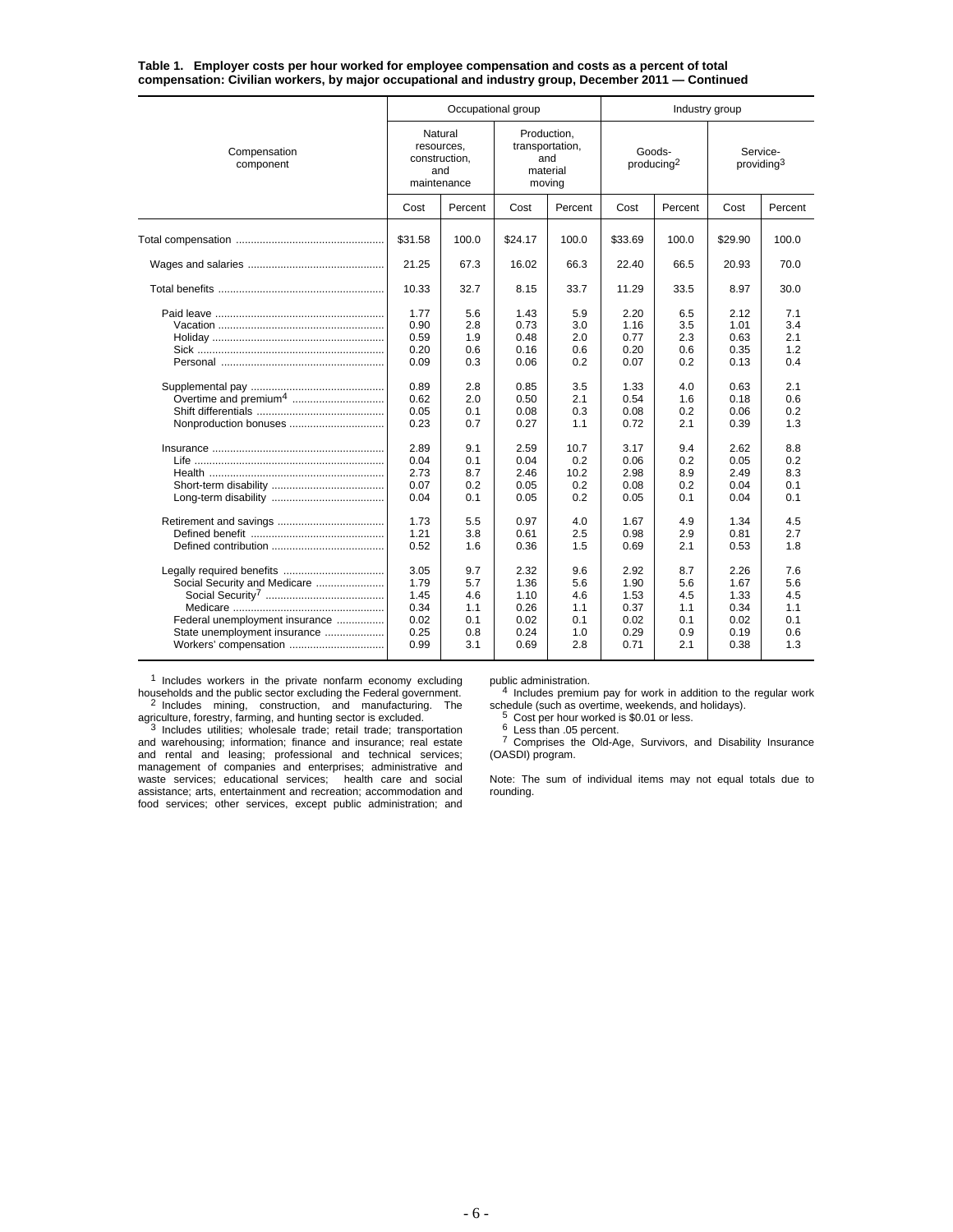**Table 2. Employer costs per hour worked for employee compensation and costs as a percent of total compensation: Civilian workers, by occupational and industry group, December 2011**

|                                                                                                                                                                          |                                                             |                                                             |                                                            |                                                      |                                                      | Benefit costs                                        |                                                      |                                                      |
|--------------------------------------------------------------------------------------------------------------------------------------------------------------------------|-------------------------------------------------------------|-------------------------------------------------------------|------------------------------------------------------------|------------------------------------------------------|------------------------------------------------------|------------------------------------------------------|------------------------------------------------------|------------------------------------------------------|
| Series                                                                                                                                                                   | Total<br>compen-<br>sation                                  | Wages<br>and<br>salaries                                    | Total                                                      | Paid<br>leave                                        | Supple-<br>mental<br>pay                             | Insurance                                            | Retire-<br>ment<br>and<br>savings                    | Legally<br>required<br>benefits                      |
|                                                                                                                                                                          |                                                             |                                                             |                                                            |                                                      | Cost per hour worked                                 |                                                      |                                                      |                                                      |
|                                                                                                                                                                          | \$30.45                                                     | \$21.14                                                     | \$9.30                                                     | \$2.13                                               | \$0.73                                               | \$2.70                                               | \$1.39                                               | \$2.36                                               |
| <b>Occupational group</b>                                                                                                                                                |                                                             |                                                             |                                                            |                                                      |                                                      |                                                      |                                                      |                                                      |
| Management, professional, and related<br>Management, business, and financial<br>Professional and related<br>Primary, secondary, and special<br>education school teachers | 50.23<br>57.51<br>47.33<br>54.31<br>54.70<br>48.83<br>22.88 | 35.05<br>39.79<br>33.16<br>38.82<br>38.49<br>33.95<br>16.12 | 15.18<br>17.72<br>14.16<br>15.49<br>16.21<br>14.88<br>6.77 | 4.03<br>5.23<br>3.55<br>2.69<br>2.46<br>4.02<br>1.49 | 1.20<br>1.98<br>0.89<br>0.14<br>0.16<br>1.47<br>0.45 | 4.05<br>4.09<br>4.04<br>5.37<br>6.21<br>3.79<br>2.26 | 2.61<br>2.69<br>2.57<br>4.17<br>4.47<br>2.02<br>0.76 | 3.29<br>3.73<br>3.11<br>3.12<br>2.92<br>3.58<br>1.81 |
| Office and administrative support                                                                                                                                        | 21.30<br>23.83                                              | 15.94<br>16.22                                              | 5.36<br>7.61                                               | 1.14<br>1.69                                         | 0.44<br>0.45                                         | 1.46<br>2.75                                         | 0.53<br>0.90                                         | 1.79<br>1.82                                         |
| Natural resources, construction, and<br>Construction, extraction, farming, fishing,                                                                                      | 16.51<br>31.58                                              | 11.72<br>21.25                                              | 4.79<br>10.33                                              | 0.92<br>1.77                                         | 0.30<br>0.89                                         | 1.39<br>2.89                                         | 0.65<br>1.73                                         | 1.53<br>3.05                                         |
| Installation, maintenance, and repair<br>Production, transportation, and material                                                                                        | 31.88<br>31.30                                              | 21.19<br>21.31                                              | 10.69<br>10.00                                             | 1.39<br>2.13                                         | 0.93<br>0.85                                         | 2.77<br>2.99                                         | 2.21<br>1.28                                         | 3.39<br>2.74                                         |
|                                                                                                                                                                          | 24.17<br>24.76                                              | 16.02<br>16.29                                              | 8.15<br>8.48                                               | 1.43<br>1.56                                         | 0.85<br>1.04                                         | 2.59<br>2.67                                         | 0.97<br>0.93                                         | 2.32<br>2.28                                         |
| Transportation and material moving                                                                                                                                       | 23.60                                                       | 15.76                                                       | 7.84                                                       | 1.30                                                 | 0.66                                                 | 2.52                                                 | 1.00                                                 | 2.35                                                 |
| Industry group                                                                                                                                                           |                                                             |                                                             |                                                            |                                                      |                                                      |                                                      |                                                      |                                                      |
| Education and health services                                                                                                                                            | 35.17                                                       | 24.54                                                       | 10.64                                                      | 2.48                                                 | 0.43                                                 | 3.45                                                 | 1.89                                                 | 2.38                                                 |
| Educational services<br>Elementary and secondary schools<br>Junior colleges, colleges, and                                                                               | 42.96<br>42.74                                              | 29.75<br>29.37                                              | 13.21<br>13.37                                             | 2.67<br>2.25                                         | 0.15<br>0.16                                         | 4.70<br>5.20                                         | 3.15<br>3.37                                         | 2.53<br>2.39                                         |
| Health care and social assistance                                                                                                                                        | 45.88<br>29.49<br>38.53                                     | 31.92<br>20.73<br>25.76                                     | 13.96<br>8.76<br>12.77                                     | 3.71<br>2.34<br>3.41                                 | 0.14<br>0.63<br>1.12                                 | 4.14<br>2.54<br>3.90                                 | 3.11<br>0.98<br>1.59                                 | 2.87<br>2.27<br>2.74                                 |
|                                                                                                                                                                          |                                                             |                                                             |                                                            |                                                      |                                                      |                                                      |                                                      |                                                      |
|                                                                                                                                                                          |                                                             |                                                             |                                                            | Percent of total compensation                        |                                                      |                                                      |                                                      |                                                      |
|                                                                                                                                                                          | 100.0                                                       | 69.4                                                        | 30.6                                                       | 7.0                                                  | 2.4                                                  | 8.9                                                  | 4.6                                                  | 7.7                                                  |
| Occupational group                                                                                                                                                       |                                                             |                                                             |                                                            |                                                      |                                                      |                                                      |                                                      |                                                      |
| Management, professional, and related<br>Management, business, and financial<br>Professional and related<br>Primary, secondary, and special<br>education school teachers | 100.0<br>100.0<br>100.0<br>100.0<br>100.0                   | 69.8<br>69.2<br>70.1<br>71.5<br>70.4                        | 30.2<br>30.8<br>29.9<br>28.5<br>29.6                       | 8.0<br>9.1<br>7.5<br>4.9<br>4.5                      | 2.4<br>3.4<br>1.9<br>0.3<br>0.3                      | 8.1<br>7.1<br>8.5<br>9.9<br>11.3                     | 5.2<br>4.7<br>5.4<br>7.7<br>8.2                      | 6.5<br>6.5<br>6.6<br>5.7<br>5.3                      |
| Office and administrative support                                                                                                                                        | 100.0<br>100.0<br>100.0<br>100.0<br>100.0                   | 69.5<br>70.4<br>74.8<br>68.1<br>71.0                        | 30.5<br>29.6<br>25.2<br>31.9<br>29.0                       | 8.2<br>6.5<br>5.4<br>7.1<br>5.6                      | 3.0<br>2.0<br>2.1<br>1.9<br>1.8                      | 7.8<br>9.9<br>6.8<br>11.5<br>8.4                     | 4.1<br>3.3<br>2.5<br>3.8<br>3.9                      | 7.3<br>7.9<br>8.4<br>7.6<br>9.3                      |
| Natural resources, construction, and                                                                                                                                     | 100.0                                                       | 67.3                                                        | 32.7                                                       | 5.6                                                  | 2.8                                                  | 9.1                                                  | 5.5                                                  | 9.7                                                  |
| Construction, extraction, farming, fishing,<br>Installation, maintenance, and repair<br>Production, transportation, and material                                         | 100.0<br>100.0                                              | 66.5<br>68.1                                                | 33.5<br>31.9                                               | 4.4<br>6.8                                           | 2.9<br>2.7                                           | 8.7<br>9.6                                           | 6.9<br>4.1                                           | 10.6<br>8.8                                          |
| Transportation and material moving                                                                                                                                       | 100.0<br>100.0<br>100.0                                     | 66.3<br>65.8<br>66.8                                        | 33.7<br>34.2<br>33.2                                       | 5.9<br>6.3<br>5.5                                    | 3.5<br>4.2<br>2.8                                    | 10.7<br>10.8<br>10.7                                 | 4.0<br>3.8<br>4.2                                    | 9.6<br>9.2<br>10.0                                   |
| Industry group                                                                                                                                                           |                                                             |                                                             |                                                            |                                                      |                                                      |                                                      |                                                      |                                                      |
| Education and health services<br>Elementary and secondary schools<br>Junior colleges, colleges, and                                                                      | 100.0<br>100.0<br>100.0                                     | 69.8<br>69.2<br>68.7                                        | 30.2<br>30.8<br>31.3                                       | 7.1<br>6.2<br>5.3                                    | 1.2<br>0.4<br>0.4                                    | 9.8<br>10.9<br>12.2                                  | 5.4<br>7.3<br>7.9                                    | 6.8<br>5.9<br>5.6                                    |
| Health care and social assistance                                                                                                                                        | 100.0<br>100.0<br>100.0                                     | 69.6<br>70.3<br>66.8                                        | 30.4<br>29.7<br>33.2                                       | 8.1<br>7.9<br>8.8                                    | 0.3<br>2.1<br>2.9                                    | 9.0<br>8.6<br>10.1                                   | 6.8<br>3.3<br>4.1                                    | 6.2<br>7.7<br>7.1                                    |

<sup>1</sup> Includes workers in the private nonfarm economy excluding households and the public sector excluding the Federal government. <sup>2</sup> Includes postsecondary teachers; primary, secondary, and

special education teachers; and other teachers and instructors.<br><sup>3</sup> Farming, fishing, and forestry occupations were combined with

construction and extraction occupational group as of December 2006.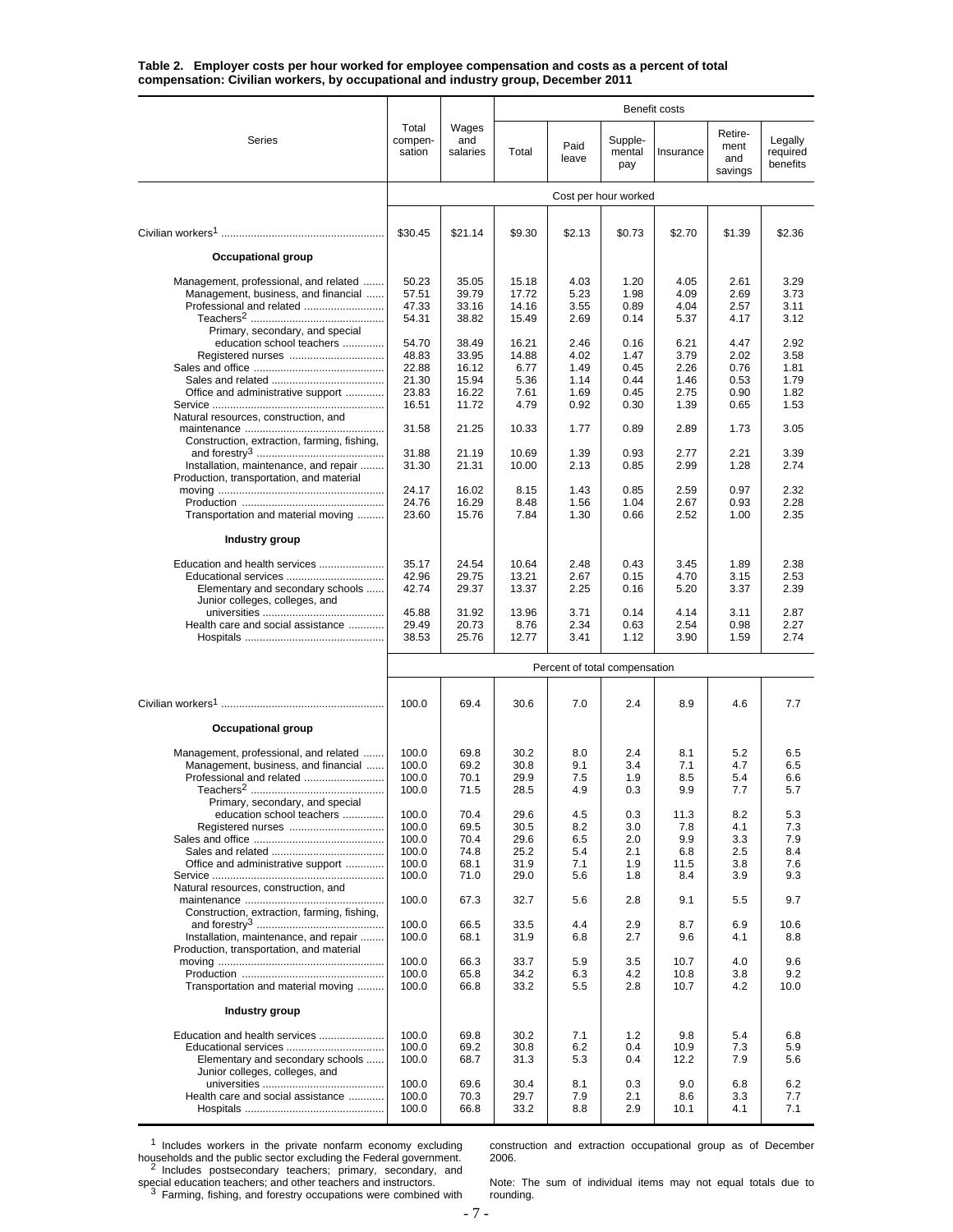**Table 3. Employer costs per hour worked for employee compensation and costs as a percent of total compensation: State and local government workers, by major occupational and industry group, December 2011**

|                                                                                                                         |                                                                                                              |                                                                                                  | Industry group                                                                                                               |                                                                                                  |                                                                                                              |                                                                                                  |                                                                                                              |                                                                                                  |                                                                                                              |                                                                                                  |
|-------------------------------------------------------------------------------------------------------------------------|--------------------------------------------------------------------------------------------------------------|--------------------------------------------------------------------------------------------------|------------------------------------------------------------------------------------------------------------------------------|--------------------------------------------------------------------------------------------------|--------------------------------------------------------------------------------------------------------------|--------------------------------------------------------------------------------------------------|--------------------------------------------------------------------------------------------------------------|--------------------------------------------------------------------------------------------------|--------------------------------------------------------------------------------------------------------------|--------------------------------------------------------------------------------------------------|
| Compensation<br>component                                                                                               |                                                                                                              | All<br>workers                                                                                   |                                                                                                                              | Management,<br>professional,<br>and<br>related                                                   |                                                                                                              | Sales<br>and<br>office                                                                           |                                                                                                              | Service                                                                                          | Service-providing <sup>2</sup>                                                                               |                                                                                                  |
|                                                                                                                         | Cost                                                                                                         | Percent                                                                                          | Cost                                                                                                                         | Percent                                                                                          | Cost                                                                                                         | Percent                                                                                          | Cost                                                                                                         | Percent                                                                                          | Cost                                                                                                         | Percent                                                                                          |
|                                                                                                                         | \$40.90                                                                                                      | 100.0                                                                                            | \$49.59                                                                                                                      | 100.0                                                                                            | \$28.27                                                                                                      | 100.0                                                                                            | \$30.59                                                                                                      | 100.0                                                                                            | \$40.93                                                                                                      | 100.0                                                                                            |
|                                                                                                                         | 26.75                                                                                                        | 65.4                                                                                             | 33.71                                                                                                                        | 68.0                                                                                             | 17.22                                                                                                        | 60.9                                                                                             | 18.22                                                                                                        | 59.6                                                                                             | 26.79                                                                                                        | 65.4                                                                                             |
|                                                                                                                         | 14.16                                                                                                        | 34.6                                                                                             | 15.87                                                                                                                        | 32.0                                                                                             | 11.05                                                                                                        | 39.1                                                                                             | 12.36                                                                                                        | 40.4                                                                                             | 14.15                                                                                                        | 34.6                                                                                             |
| Overtime and premium <sup>3</sup>                                                                                       | 3.02<br>1.13<br>0.88<br>0.78<br>0.23<br>0.33<br>0.17<br>0.04<br>0.11<br>4.89<br>0.08<br>4.73<br>0.03<br>0.04 | 7.4<br>2.8<br>2.2<br>1.9<br>0.6<br>0.8<br>0.4<br>0.1<br>0.3<br>11.9<br>0.2<br>11.6<br>0.1<br>0.1 | 3.34<br>1.12<br>0.93<br>0.99<br>0.31<br>0.23<br>0.07<br>0.03<br>0.14<br>5.43<br>0.12<br>5.23<br>0.03<br>0.05                 | 6.7<br>2.3<br>1.9<br>2.0<br>0.6<br>0.5<br>0.1<br>0.1<br>0.3<br>11.0<br>0.2<br>10.6<br>0.1<br>0.1 | 2.49<br>1.11<br>0.78<br>0.48<br>0.12<br>0.20<br>0.11<br>0.02<br>0.07<br>4.33<br>0.05<br>4.24<br>0.02<br>0.03 | 8.8<br>3.9<br>2.8<br>1.7<br>0.4<br>0.7<br>0.4<br>0.1<br>0.2<br>15.3<br>0.2<br>15.0<br>0.1<br>0.1 | 2.70<br>1.16<br>0.86<br>0.55<br>0.14<br>0.57<br>0.38<br>0.08<br>0.10<br>3.99<br>0.05<br>3.90<br>0.02<br>0.02 | 8.8<br>3.8<br>2.8<br>1.8<br>0.4<br>1.9<br>1.3<br>0.3<br>0.3<br>13.0<br>0.1<br>12.7<br>0.1<br>0.1 | 3.02<br>1.13<br>0.88<br>0.78<br>0.23<br>0.33<br>0.17<br>0.04<br>0.11<br>4.89<br>0.08<br>4.74<br>0.03<br>0.04 | 7.4<br>2.8<br>2.2<br>1.9<br>0.6<br>0.8<br>0.4<br>0.1<br>0.3<br>11.9<br>0.2<br>11.6<br>0.1<br>0.1 |
| Social Security and Medicare<br>Federal unemployment insurance<br>State unemployment insurance<br>Workers' compensation | 3.41<br>3.08<br>0.33<br>2.51<br>1.88<br>1.46<br>0.43<br>(5)<br>0.13<br>0.50                                  | 8.3<br>7.5<br>0.8<br>6.1<br>4.6<br>3.6<br>1.0<br>$(^{6})$<br>0.3<br>1.2                          | 4.00<br>3.57<br>0.44<br>2.87<br>2.29<br>1.76<br>0.53<br>$\left(\begin{smallmatrix}5\end{smallmatrix}\right)$<br>0.12<br>0.45 | 8.1<br>7.2<br>0.9<br>5.8<br>4.6<br>3.5<br>1.1<br>(6)<br>0.2<br>0.9                               | 2.14<br>1.91<br>0.23<br>1.89<br>1.36<br>1.07<br>0.28<br>(5)<br>0.17<br>0.36                                  | 7.6<br>6.7<br>0.8<br>6.7<br>4.8<br>3.8<br>1.0<br>6)<br>0.6<br>1.3                                | 3.04<br>2.85<br>0.19<br>2.07<br>1.33<br>1.03<br>0.30<br>(5)<br>0.11<br>0.62                                  | 9.9<br>9.3<br>0.6<br>6.8<br>4.4<br>3.4<br>1.0<br>6)<br>0.4<br>2.0                                | 3.40<br>3.07<br>0.33<br>2.51<br>1.88<br>1.45<br>0.43<br>(5)<br>0.13<br>0.50                                  | 8.3<br>7.5<br>0.8<br>6.1<br>4.6<br>3.6<br>1.0<br>(6)<br>0.3<br>1.2                               |

 $1$  This table presents data for the three major occupational groups in State and local government: management, professional, and related occupations, including teachers; sales and office occupations, including clerical workers; and

service occupations, including police and firefighters.<br><sup>2</sup> Service-providing industries, which include health and educational

services, employ a large part of the State and local government workforce.<br><sup>3</sup> Includes premium pay for work in addition to the regular work schedule

(such as overtime, weekends, and holidays). <sup>4</sup> Comprises the Old-Age, Survivors, and Disability Insurance (OASDI) program.<br>
<sup>5</sup> Cost per hour worked is \$0.01 or less.<br>
<sup>6</sup> Less than .05 percent.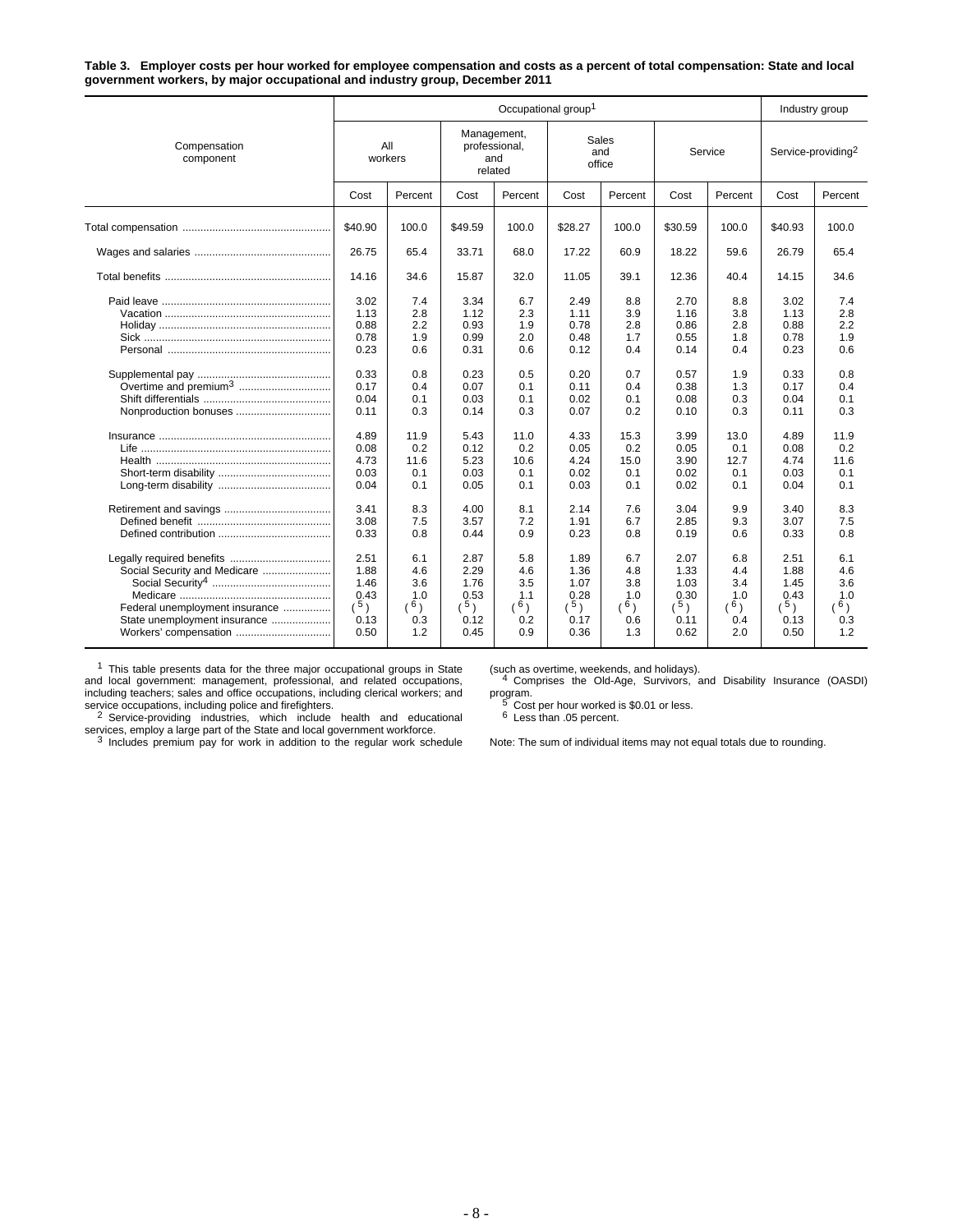| Table 4.   Employer costs per hour worked for employee compensation and costs as a percent of total |  |
|-----------------------------------------------------------------------------------------------------|--|
| compensation: State and local government workers, by occupational and industry group, December 2011 |  |

|                                                                                                                                   |                                  |                                  |                                  |                               |                              | Benefit costs                |                                   |                                 |
|-----------------------------------------------------------------------------------------------------------------------------------|----------------------------------|----------------------------------|----------------------------------|-------------------------------|------------------------------|------------------------------|-----------------------------------|---------------------------------|
| Series                                                                                                                            | Total<br>compen-<br>sation       | Wages<br>and<br>salaries         | Total                            | Paid<br>leave                 | Supple-<br>mental<br>pay     | Insurance                    | Retire-<br>ment<br>and<br>savings | Legally<br>required<br>benefits |
|                                                                                                                                   |                                  |                                  |                                  |                               | Cost per hour worked         |                              |                                   |                                 |
| State and local government workers                                                                                                | \$40.90                          | \$26.75                          | \$14.16                          | \$3.02                        | \$0.33                       | \$4.89                       | \$3.41                            | \$2.51                          |
| <b>Occupational group</b>                                                                                                         |                                  |                                  |                                  |                               |                              |                              |                                   |                                 |
| Management, professional, and related<br>Professional and related<br>Primary, secondary, and special<br>education school teachers | 49.59<br>48.67<br>56.07<br>56.89 | 33.71<br>33.30<br>39.65<br>39.90 | 15.87<br>15.37<br>16.42<br>16.99 | 3.34<br>3.01<br>2.73<br>2.53  | 0.23<br>0.22<br>0.14<br>0.16 | 5.43<br>5.41<br>5.87<br>6.54 | 4.00<br>3.96<br>4.63<br>4.82      | 2.87<br>2.76<br>3.06<br>2.94    |
| Office and administrative support                                                                                                 | 28.27<br>28.46<br>30.59          | 17.22<br>17.28<br>18.22          | 11.05<br>11.17<br>12.36          | 2.49<br>2.52<br>2.70          | 0.20<br>0.20<br>0.57         | 4.33<br>4.40<br>3.99         | 2.14<br>2.17<br>3.04              | 1.89<br>1.89<br>2.07            |
| Industry group                                                                                                                    |                                  |                                  |                                  |                               |                              |                              |                                   |                                 |
| Education and health services<br>Educational services<br>Elementary and secondary schools<br>Junior colleges, colleges, and       | 42.78<br>43.85<br>43.48          | 28.98<br>29.95<br>29.73          | 13.80<br>13.90<br>13.76          | 2.69<br>2.61<br>2.27          | 0.20<br>0.15<br>0.16         | 5.07<br>5.15<br>5.38         | 3.38<br>3.54<br>3.56              | 2.45<br>2.45<br>2.38            |
| Health care and social assistance                                                                                                 | 45.22<br>35.49<br>38.31<br>39.09 | 30.81<br>22.41<br>24.16<br>23.76 | 14.41<br>13.08<br>14.14<br>15.33 | 3.69<br>3.26<br>3.61<br>3.71  | 0.12<br>0.59<br>0.74<br>0.56 | 4.39<br>4.57<br>4.96<br>4.74 | 3.53<br>2.23<br>2.35<br>3.67      | 2.68<br>2.44<br>2.48<br>2.65    |
|                                                                                                                                   |                                  |                                  |                                  | Percent of total compensation |                              |                              |                                   |                                 |
|                                                                                                                                   | 100.0                            | 65.4                             | 34.6                             | 7.4                           | 0.8                          | 11.9                         | 8.3                               | 6.1                             |
| Occupational group                                                                                                                |                                  |                                  |                                  |                               |                              |                              |                                   |                                 |
| Management, professional, and related<br>Professional and related<br>Primary, secondary, and special                              | 100.0<br>100.0<br>100.0          | 68.0<br>68.4<br>70.7             | 32.0<br>31.6<br>29.3             | 6.7<br>6.2<br>4.9             | 0.5<br>0.5<br>0.2            | 11.0<br>11.1<br>10.5         | 8.1<br>8.1<br>8.3                 | 5.8<br>5.7<br>5.5               |
| education school teachers<br>Office and administrative support                                                                    | 100.0<br>100.0<br>100.0<br>100.0 | 70.1<br>60.9<br>60.7<br>59.6     | 29.9<br>39.1<br>39.3<br>40.4     | 4.5<br>8.8<br>8.9<br>8.8      | 0.3<br>0.7<br>0.7<br>1.9     | 11.5<br>15.3<br>15.4<br>13.0 | 8.5<br>7.6<br>7.6<br>9.9          | 5.2<br>6.7<br>6.6<br>6.8        |
| Industry group                                                                                                                    |                                  |                                  |                                  |                               |                              |                              |                                   |                                 |
| Education and health services<br>Educational services<br>Elementary and secondary schools<br>Junior colleges, colleges, and       | 100.0<br>100.0<br>100.0          | 67.7<br>68.3<br>68.4             | 32.3<br>31.7<br>31.6             | 6.3<br>6.0<br>5.2             | 0.5<br>0.3<br>0.4            | 11.9<br>11.7<br>12.4         | 7.9<br>8.1<br>8.2                 | 5.7<br>5.6<br>5.5               |
| Health care and social assistance                                                                                                 | 100.0<br>100.0<br>100.0<br>100.0 | 68.1<br>63.1<br>63.1<br>60.8     | 31.9<br>36.9<br>36.9<br>39.2     | 8.2<br>9.2<br>9.4<br>9.5      | 0.3<br>1.7<br>1.9<br>1.4     | 9.7<br>12.9<br>13.0<br>12.1  | 7.8<br>6.3<br>6.1<br>9.4          | 5.9<br>6.9<br>6.5<br>6.8        |
|                                                                                                                                   |                                  |                                  |                                  |                               |                              |                              |                                   |                                 |

<sup>1</sup> Includes postsecondary teachers; primary, secondary, and special education teachers; and other teachers and instructors.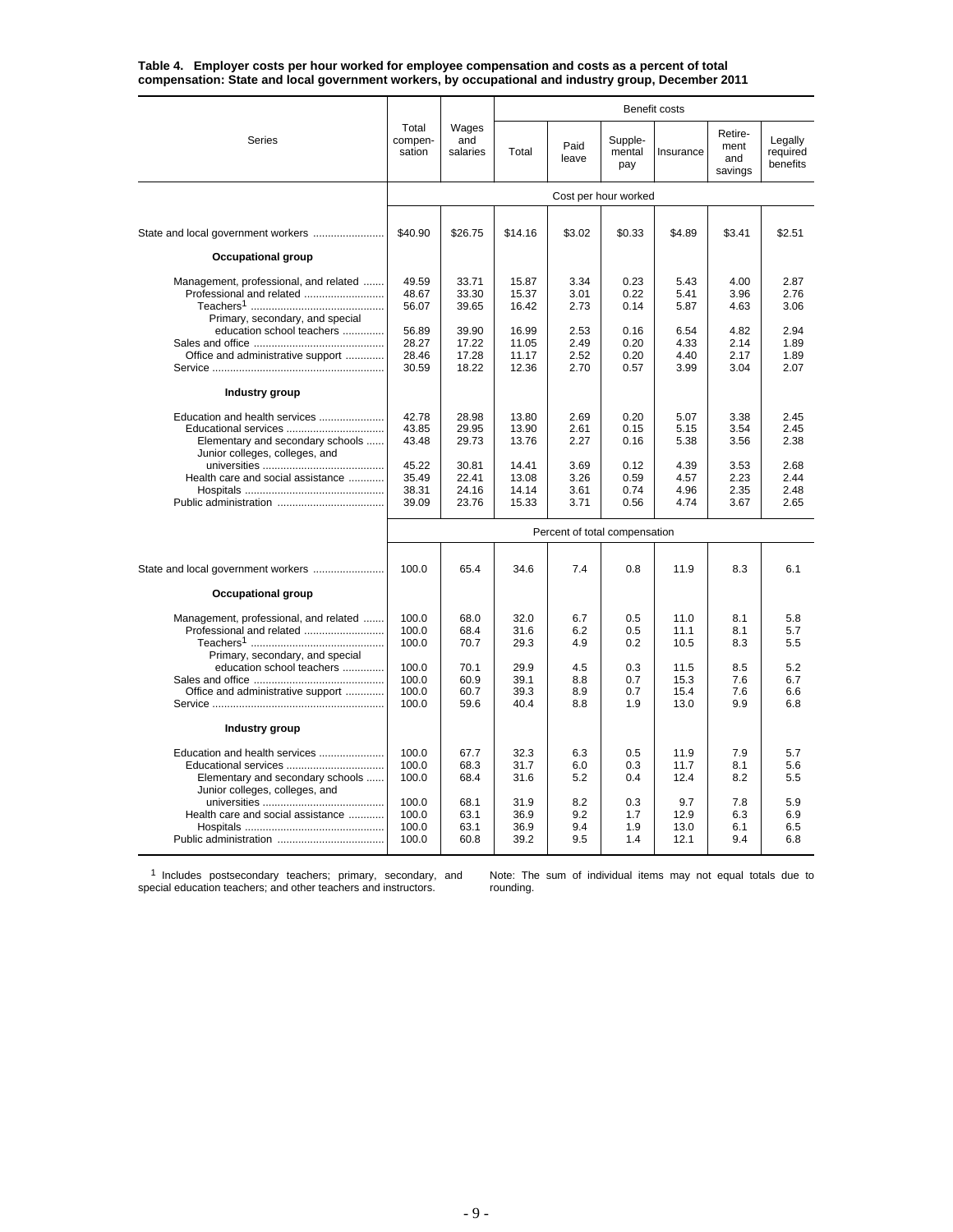#### **Table 5. Employer costs per hour worked for employee compensation and costs as a percent of total compensation: Private industry workers, by major occupational group and bargaining unit status, December 2011**

|                                                                                                                                                      | Occupational group                                                                                           |                                                                                                |                                                                                                              |                                                                                                |                                                                                                              |                                                                                                |                                                                                                                   |                                                                                                                 |  |  |  |  |
|------------------------------------------------------------------------------------------------------------------------------------------------------|--------------------------------------------------------------------------------------------------------------|------------------------------------------------------------------------------------------------|--------------------------------------------------------------------------------------------------------------|------------------------------------------------------------------------------------------------|--------------------------------------------------------------------------------------------------------------|------------------------------------------------------------------------------------------------|-------------------------------------------------------------------------------------------------------------------|-----------------------------------------------------------------------------------------------------------------|--|--|--|--|
| Compensation<br>component                                                                                                                            | All<br>workers                                                                                               |                                                                                                | Management,<br>professional,<br>and<br>related                                                               |                                                                                                | office                                                                                                       | Sales<br>and                                                                                   | Service                                                                                                           |                                                                                                                 |  |  |  |  |
|                                                                                                                                                      | Cost                                                                                                         | Percent                                                                                        | Cost                                                                                                         | Percent                                                                                        | Cost                                                                                                         | Percent                                                                                        | Cost                                                                                                              | Percent                                                                                                         |  |  |  |  |
|                                                                                                                                                      | \$28.57                                                                                                      | 100.0                                                                                          | \$50.48                                                                                                      | 100.0                                                                                          | \$22.39                                                                                                      | 100.0                                                                                          | \$14.01                                                                                                           | 100.0                                                                                                           |  |  |  |  |
|                                                                                                                                                      | 20.14                                                                                                        | 70.5                                                                                           | 35.58                                                                                                        | 70.5                                                                                           | 16.01                                                                                                        | 71.5                                                                                           | 10.57                                                                                                             | 75.4                                                                                                            |  |  |  |  |
|                                                                                                                                                      | 8.43                                                                                                         | 29.5                                                                                           | 14.90                                                                                                        | 29.5                                                                                           | 6.37                                                                                                         | 28.5                                                                                           | 3.44                                                                                                              | 24.6                                                                                                            |  |  |  |  |
| Nonproduction bonuses                                                                                                                                | 1.97<br>1.01<br>0.61<br>0.25<br>0.10<br>0.80<br>0.25<br>0.06<br>0.50<br>2.31<br>0.04<br>2.17<br>0.05<br>0.04 | 6.9<br>3.5<br>2.1<br>0.9<br>0.3<br>2.8<br>0.9<br>0.2<br>1.7<br>8.1<br>0.1<br>7.6<br>0.2<br>0.2 | 4.30<br>2.24<br>1.28<br>0.57<br>0.21<br>1.59<br>0.17<br>0.12<br>1.30<br>3.51<br>0.08<br>3.25<br>0.08<br>0.09 | 8.5<br>4.4<br>2.5<br>1.1<br>0.4<br>3.1<br>0.3<br>0.2<br>2.6<br>7.0<br>0.2<br>6.4<br>0.2<br>0.2 | 1.39<br>0.69<br>0.44<br>0.18<br>0.08<br>0.47<br>0.14<br>0.02<br>0.31<br>2.07<br>0.03<br>1.98<br>0.03<br>0.03 | 6.2<br>3.1<br>2.0<br>0.8<br>0.3<br>2.1<br>0.6<br>0.1<br>1.4<br>9.3<br>0.1<br>8.8<br>0.2<br>0.1 | 0.60<br>0.30<br>0.19<br>0.08<br>0.03<br>0.25<br>0.13<br>0.05<br>0.08<br>0.93<br>(2)<br>0.90<br>(2)<br>$\lambda^2$ | 4.3<br>2.2<br>1.3<br>0.6<br>0.2<br>1.8<br>0.9<br>0.3<br>0.6<br>6.7<br>(3)<br>6.4<br>3)<br>$\lambda$ 3 $\lambda$ |  |  |  |  |
|                                                                                                                                                      | 1.02<br>0.43<br>0.59                                                                                         | 3.6<br>1.5<br>2.1                                                                              | 2.05<br>0.71<br>1.35                                                                                         | 4.1<br>1.4<br>2.7                                                                              | 0.64<br>0.21<br>0.43                                                                                         | 2.8<br>0.9<br>1.9                                                                              | 0.22<br>0.09<br>0.13                                                                                              | 1.6<br>0.6<br>1.0                                                                                               |  |  |  |  |
| Legally required benefits<br>Social Security and Medicare<br>Federal unemployment insurance<br>State unemployment insurance<br>Workers' compensation | 2.33<br>1.67<br>1.34<br>0.33<br>0.02<br>0.21<br>0.41                                                         | 8.1<br>5.9<br>4.7<br>1.2<br>0.1<br>0.8<br>1.4                                                  | 3.46<br>2.89<br>2.29<br>0.60<br>0.02<br>0.22<br>0.33                                                         | 6.8<br>5.7<br>4.5<br>1.2<br>(3)<br>0.4<br>0.7                                                  | 1.80<br>1.34<br>1.08<br>0.26<br>0.03<br>0.20<br>0.24                                                         | 8.0<br>6.0<br>4.8<br>1.2<br>0.1<br>0.9<br>1.1                                                  | 1.43<br>0.91<br>0.74<br>0.17<br>0.03<br>0.18<br>0.31                                                              | 10.2<br>6.5<br>5.3<br>1.2<br>0.2<br>1.3<br>2.2                                                                  |  |  |  |  |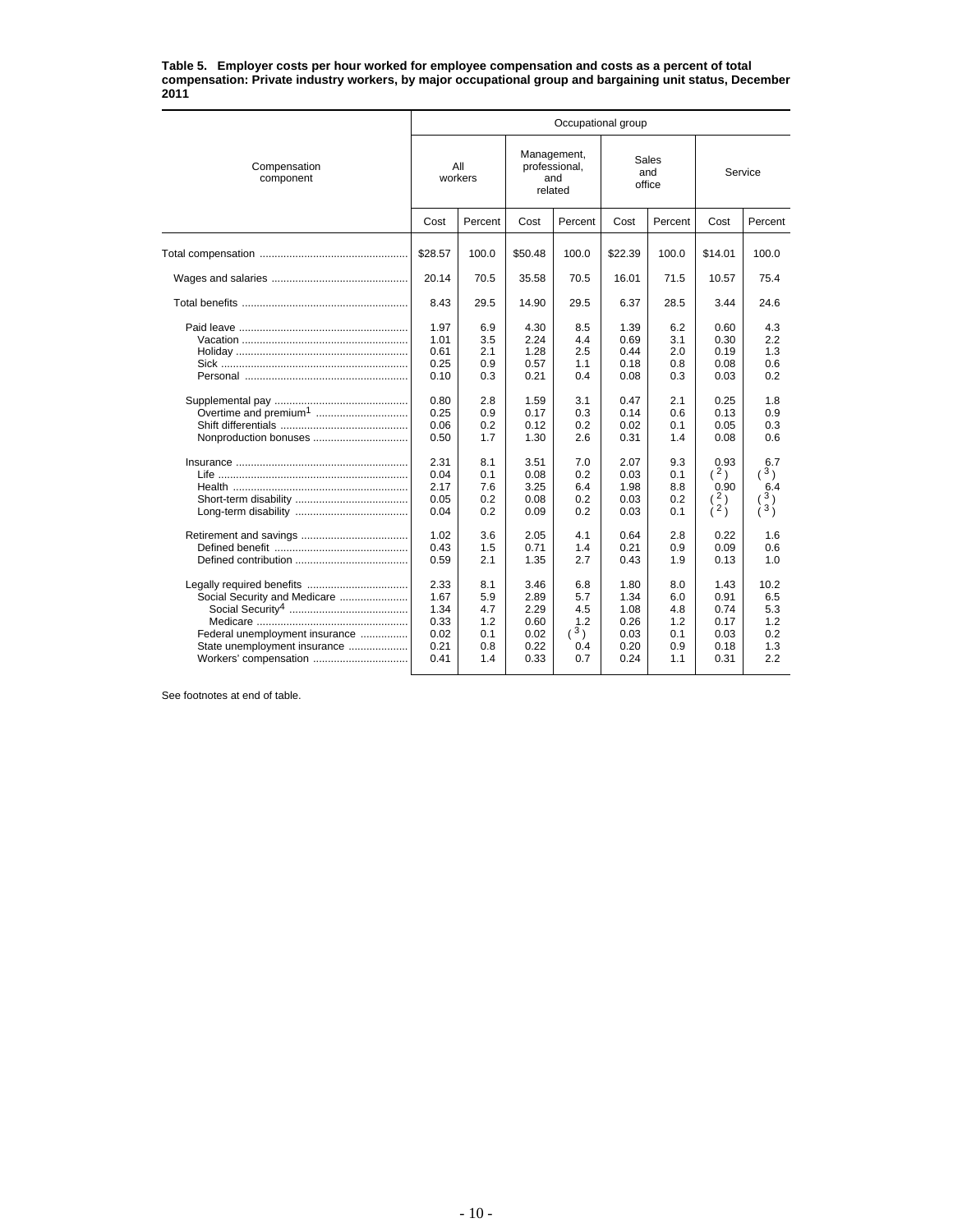#### **Table 5. Employer costs per hour worked for employee compensation and costs as a percent of total compensation: Private industry workers, by major occupational group and bargaining unit status, December 2011 — Continued**

|                                                                                                                         |                                                              | Occupational group                             |                                                      |                                               | Bargaining unit status                               |                                               |                                                      |                                               |  |
|-------------------------------------------------------------------------------------------------------------------------|--------------------------------------------------------------|------------------------------------------------|------------------------------------------------------|-----------------------------------------------|------------------------------------------------------|-----------------------------------------------|------------------------------------------------------|-----------------------------------------------|--|
| Compensation<br>component                                                                                               | Natural<br>resources,<br>construction,<br>and<br>maintenance |                                                | Production,                                          | transportation,<br>and<br>material<br>moving  |                                                      | Union                                         | Nonunion                                             |                                               |  |
|                                                                                                                         | Cost                                                         | Percent                                        | Cost                                                 | Percent                                       | Cost                                                 | Percent                                       | Cost                                                 | Percent                                       |  |
|                                                                                                                         | \$31.21                                                      | 100.0                                          | \$23.89                                              | 100.0                                         | \$38.23                                              | 100.0                                         | \$27.58                                              | 100.0                                         |  |
|                                                                                                                         | 21.25                                                        | 68.1                                           | 15.91                                                | 66.6                                          | 23.04                                                | 60.3                                          | 19.84                                                | 71.9                                          |  |
|                                                                                                                         | 9.95                                                         | 31.9                                           | 7.98                                                 | 33.4                                          | 15.19                                                | 39.7                                          | 7.74                                                 | 28.1                                          |  |
|                                                                                                                         | 1.63<br>0.84<br>0.55<br>0.16<br>0.09                         | 5.2<br>2.7<br>1.7<br>0.5<br>0.3                | 1.39<br>0.72<br>0.47<br>0.14<br>0.06                 | 5.8<br>3.0<br>2.0<br>0.6<br>0.2               | 2.76<br>1.41<br>0.81<br>0.39<br>0.15                 | 7.2<br>3.7<br>2.1<br>1.0<br>0.4               | 1.89<br>0.97<br>0.59<br>0.23<br>0.09                 | 6.8<br>3.5<br>2.1<br>0.8<br>0.3               |  |
| Nonproduction bonuses                                                                                                   | 0.92<br>0.64<br>0.04<br>0.24                                 | 3.0<br>2.0<br>0.1<br>0.8                       | 0.86<br>0.50<br>0.08<br>0.28                         | 3.6<br>2.1<br>0.3<br>1.2                      | 1.18<br>0.72<br>0.16<br>0.31                         | 3.1<br>1.9<br>0.4<br>0.8                      | 0.77<br>0.20<br>0.05<br>0.52                         | 2.8<br>0.7<br>0.2<br>1.9                      |  |
|                                                                                                                         | 2.71<br>0.04<br>2.56<br>0.08<br>0.03                         | 8.7<br>0.1<br>8.2<br>0.2<br>0.1                | 2.50<br>0.04<br>2.36<br>0.05<br>0.05                 | 10.5<br>0.2<br>9.9<br>0.2<br>0.2              | 5.21<br>0.07<br>4.91<br>0.13<br>0.09                 | 13.6<br>0.2<br>12.8<br>0.4<br>0.2             | 2.01<br>0.04<br>1.89<br>0.04<br>0.04                 | 7.3<br>0.1<br>6.9<br>0.1<br>0.1               |  |
|                                                                                                                         | 1.58<br>1.03<br>0.55                                         | 5.1<br>3.3<br>1.8                              | 0.91<br>0.54<br>0.37                                 | 3.8<br>2.3<br>1.5                             | 2.85<br>2.08<br>0.77                                 | 7.5<br>5.4<br>2.0                             | 0.84<br>0.26<br>0.58                                 | 3.0<br>0.9<br>2.1                             |  |
| Social Security and Medicare<br>Federal unemployment insurance<br>State unemployment insurance<br>Workers' compensation | 3.11<br>1.80<br>1.46<br>0.34<br>0.02<br>0.27<br>1.02         | 10.0<br>5.8<br>4.7<br>1.1<br>0.1<br>0.9<br>3.3 | 2.32<br>1.36<br>1.10<br>0.26<br>0.02<br>0.25<br>0.69 | 9.7<br>5.7<br>4.6<br>1.1<br>0.1<br>1.0<br>2.9 | 3.18<br>2.01<br>1.62<br>0.39<br>0.02<br>0.28<br>0.86 | 8.3<br>5.3<br>4.2<br>1.0<br>0.1<br>0.7<br>2.3 | 2.24<br>1.64<br>1.31<br>0.33<br>0.02<br>0.21<br>0.37 | 8.1<br>5.9<br>4.8<br>1.2<br>0.1<br>0.8<br>1.3 |  |

 $1$  Includes premium pay for work in addition to the regular

Insurance (OASDI) program.

work schedule (such as overtime, weekends, and holidays).<br><sup>2</sup> Cost per hour worked is \$0.01 or less.<br><sup>3</sup> Less than .05 percent.<br><sup>4</sup> Comprises the Old-Age, Survivors, and Disability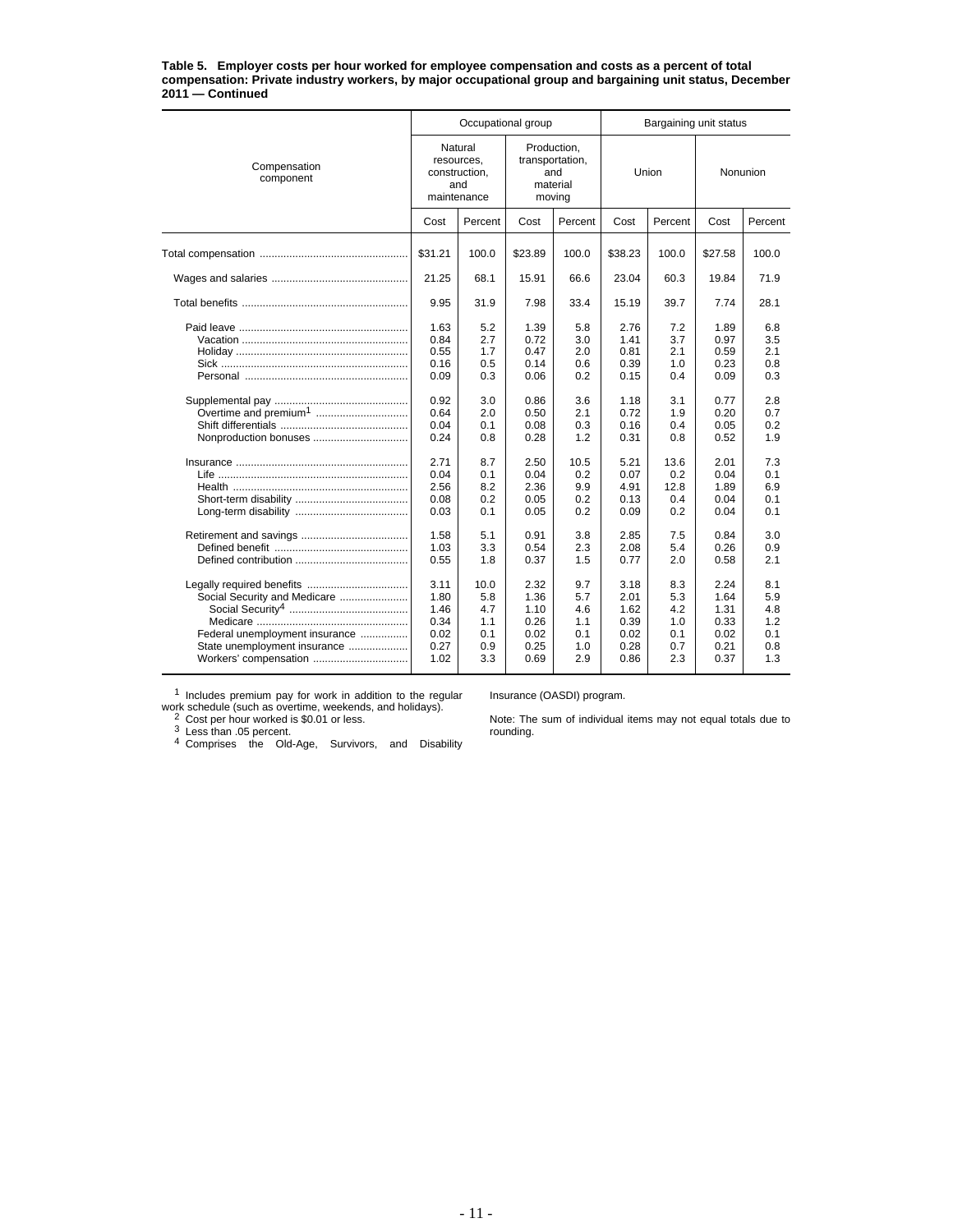#### **Table 6. Employer costs per hour worked for employee compensation and costs as a percent of total compensation: Private industry workers, by major industry group, December 2011**

|                                                                                                |                                                                                                      |                                                                                         |                                                                                                     | Goods-producing <sup>1</sup>                                                            |                                                                                                      |                                                                                          |                                                                                                      |                                                                                         |                                                                                                      | Service-providing <sup>2</sup>                                                          |                                                                                                      |                                                                                         |
|------------------------------------------------------------------------------------------------|------------------------------------------------------------------------------------------------------|-----------------------------------------------------------------------------------------|-----------------------------------------------------------------------------------------------------|-----------------------------------------------------------------------------------------|------------------------------------------------------------------------------------------------------|------------------------------------------------------------------------------------------|------------------------------------------------------------------------------------------------------|-----------------------------------------------------------------------------------------|------------------------------------------------------------------------------------------------------|-----------------------------------------------------------------------------------------|------------------------------------------------------------------------------------------------------|-----------------------------------------------------------------------------------------|
| Compensation<br>component                                                                      | All goods-<br>producing <sup>1</sup>                                                                 |                                                                                         | Construction                                                                                        |                                                                                         | Manufacturing                                                                                        |                                                                                          | All<br>service-<br>providing <sup>2</sup>                                                            |                                                                                         | Trade,<br>transportation,<br>and<br>utilities                                                        |                                                                                         |                                                                                                      | Information                                                                             |
|                                                                                                | Cost                                                                                                 | Percent                                                                                 | Cost                                                                                                | Percent                                                                                 | Cost                                                                                                 | Percent                                                                                  | Cost                                                                                                 | Percent                                                                                 | Cost                                                                                                 | Percent                                                                                 | Cost                                                                                                 | Percent                                                                                 |
|                                                                                                | \$33.64                                                                                              | 100.0                                                                                   | \$33.08                                                                                             | 100.0                                                                                   | \$32.93                                                                                              | 100.0                                                                                    | \$27.54                                                                                              | 100.0                                                                                   | \$23.88                                                                                              | 100.0                                                                                   | \$43.10                                                                                              | 100.0                                                                                   |
|                                                                                                | 22.40                                                                                                | 66.6                                                                                    | 23.04                                                                                               | 69.7                                                                                    | 21.59                                                                                                | 65.6                                                                                     | 19.68                                                                                                | 71.5                                                                                    | 16.94                                                                                                | 71.0                                                                                    | 29.16                                                                                                | 67.7                                                                                    |
|                                                                                                | 11.24                                                                                                | 33.4                                                                                    | 10.04                                                                                               | 30.3                                                                                    | 11.34                                                                                                | 34.4                                                                                     | 7.86                                                                                                 | 28.5                                                                                    | 6.94                                                                                                 | 29.0                                                                                    | 13.94                                                                                                | 32.3                                                                                    |
| Nonproduction bonuses                                                                          | 2.19<br>1.16<br>0.77<br>0.19<br>0.07<br>1.34<br>0.54<br>0.08<br>0.72<br>3.15<br>0.06<br>2.97<br>0.08 | 6.5<br>3.4<br>2.3<br>0.6<br>0.2<br>4.0<br>1.6<br>0.2<br>2.1<br>9.4<br>0.2<br>8.8<br>0.2 | 1.37<br>0.72<br>0.50<br>0.11<br>0.05<br>0.96<br>0.58<br>(4)<br>0.37<br>2.50<br>0.04<br>2.38<br>0.05 | 4.2<br>2.2<br>1.5<br>0.3<br>0.1<br>2.9<br>1.7<br>(5)<br>1.1<br>7.5<br>0.1<br>7.2<br>0.1 | 2.44<br>1.29<br>0.86<br>0.22<br>0.08<br>1.41<br>0.51<br>0.11<br>0.79<br>3.38<br>0.06<br>3.18<br>0.09 | 7.4<br>3.9<br>2.6<br>0.7<br>0.2<br>4.3<br>1.5<br>0.3<br>2.4<br>10.3<br>0.2<br>9.7<br>0.3 | 1.92<br>0.98<br>0.58<br>0.26<br>0.10<br>0.70<br>0.19<br>0.06<br>0.45<br>2.14<br>0.04<br>2.01<br>0.04 | 7.0<br>3.6<br>2.1<br>0.9<br>0.4<br>2.5<br>0.7<br>0.2<br>1.6<br>7.8<br>0.1<br>7.3<br>0.2 | 1.42<br>0.74<br>0.43<br>0.19<br>0.06<br>0.54<br>0.25<br>0.02<br>0.27<br>2.05<br>0.04<br>1.94<br>0.03 | 6.0<br>3.1<br>1.8<br>0.8<br>0.3<br>2.3<br>1.0<br>0.1<br>1.1<br>8.6<br>0.2<br>8.1<br>0.1 | 3.92<br>2.00<br>1.04<br>0.50<br>0.38<br>1.37<br>0.34<br>0.05<br>0.98<br>4.13<br>0.06<br>3.83<br>0.16 | 9.1<br>4.6<br>2.4<br>1.2<br>0.9<br>3.2<br>0.8<br>0.1<br>2.3<br>9.6<br>0.1<br>8.9<br>0.4 |
|                                                                                                | 0.05<br>1.64<br>0.95<br>0.70                                                                         | 0.1<br>4.9<br>2.8<br>2.1                                                                | 0.02<br>1.78<br>1.13<br>0.64                                                                        | 0.1<br>5.4<br>3.4<br>1.9                                                                | 0.05<br>1.43<br>0.76<br>0.67                                                                         | 0.2<br>4.3<br>2.3<br>2.0                                                                 | 0.04<br>0.90<br>0.33<br>0.57                                                                         | 0.2<br>3.3<br>1.2<br>2.1                                                                | 0.04<br>0.82<br>0.39<br>0.43                                                                         | 0.2<br>3.4<br>1.6<br>1.8                                                                | 0.07<br>1.52<br>0.49<br>1.04                                                                         | 0.2<br>3.5<br>1.1<br>2.4                                                                |
| Social Security and Medicare<br>Federal unemployment insurance<br>State unemployment insurance | 2.92<br>1.90<br>1.52<br>0.37<br>0.02<br>0.29<br>0.71                                                 | 8.7<br>5.6<br>4.5<br>1.1<br>0.1<br>0.9<br>2.1                                           | 3.43<br>1.89<br>1.53<br>0.37<br>0.02<br>0.35<br>1.16                                                | 10.4<br>5.7<br>4.6<br>1.1<br>0.1<br>1.1<br>3.5                                          | 2.68<br>1.86<br>1.49<br>0.36<br>0.02<br>0.27<br>0.53                                                 | 8.1<br>5.6<br>4.5<br>1.1<br>0.1<br>0.8<br>1.6                                            | 2.21<br>1.63<br>1.31<br>0.32<br>0.03<br>0.20<br>0.35                                                 | 8.0<br>5.9<br>4.7<br>1.2<br>0.1<br>0.7<br>1.3                                           | 2.10<br>1.40<br>1.13<br>0.27<br>0.03<br>0.20<br>0.48                                                 | 8.8<br>5.9<br>4.7<br>1.1<br>0.1<br>0.8<br>2.0                                           | 3.00<br>2.48<br>1.99<br>0.49<br>0.02<br>0.23<br>0.27                                                 | 7.0<br>5.8<br>4.6<br>1.1<br>0.1<br>0.5<br>0.6                                           |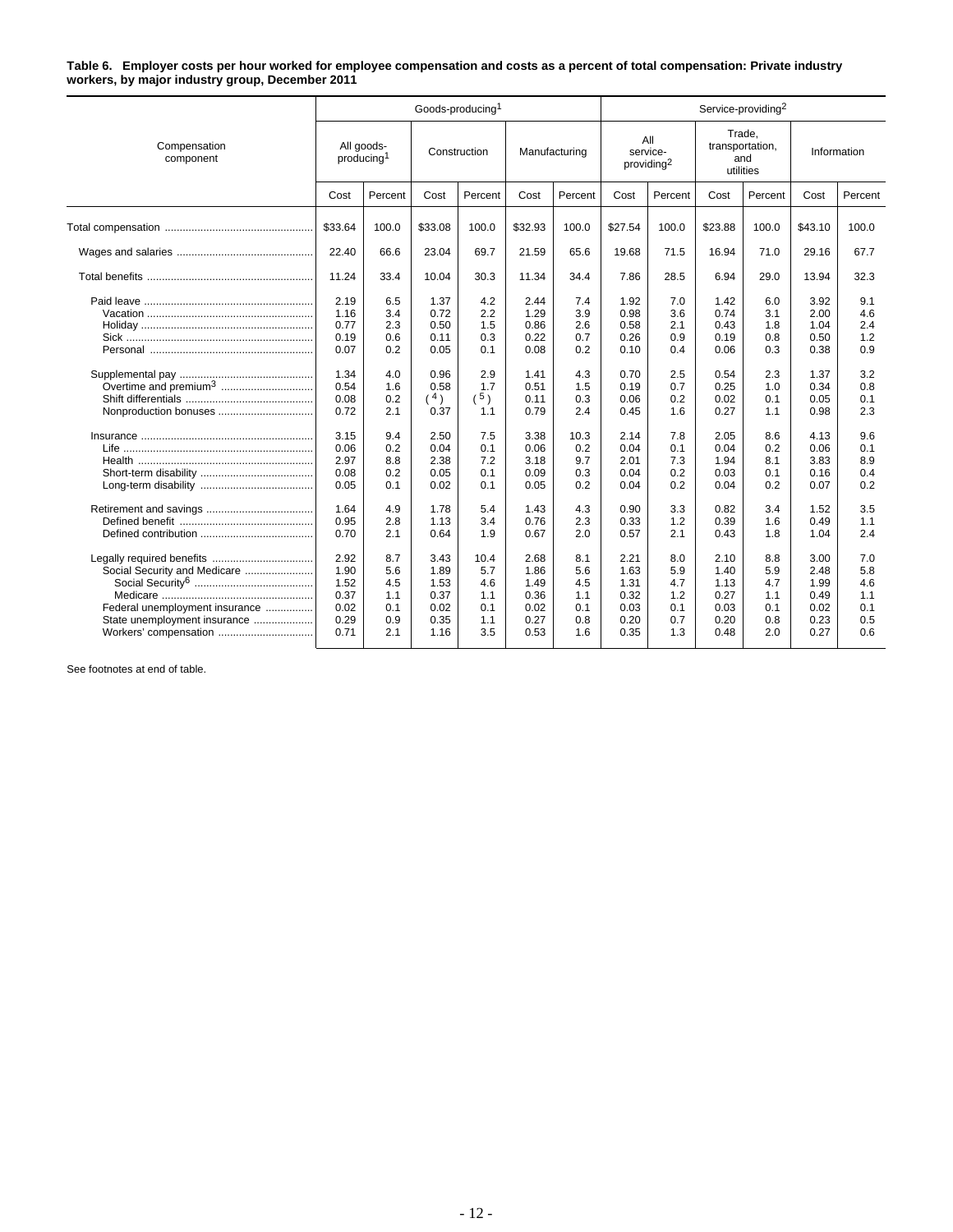**Table 6. Employer costs per hour worked for employee compensation and costs as a percent of total compensation: Private industry workers, by major industry group, December 2011 — Continued**

|                                                                                                                         | Service-providing <sup>2</sup>                       |                                               |                                                      |                                               |                                                      |                                               |                                                      |                                                   |                                                      |                                               |
|-------------------------------------------------------------------------------------------------------------------------|------------------------------------------------------|-----------------------------------------------|------------------------------------------------------|-----------------------------------------------|------------------------------------------------------|-----------------------------------------------|------------------------------------------------------|---------------------------------------------------|------------------------------------------------------|-----------------------------------------------|
| Compensation<br>component                                                                                               | <b>Financial activities</b>                          |                                               | Professional<br>and<br>business<br>services          |                                               | Education<br>and<br>health<br>services               |                                               | Leisure<br>and<br>hospitality                        |                                                   | Other services                                       |                                               |
|                                                                                                                         | Cost                                                 | Percent                                       | Cost                                                 | Percent                                       | Cost                                                 | Percent                                       | Cost                                                 | Percent                                           | Cost                                                 | Percent                                       |
|                                                                                                                         | \$39.70                                              | 100.0                                         | \$34.39                                              | 100.0                                         | \$30.53                                              | 100.0                                         | \$12.14                                              | 100.0                                             | \$24.83                                              | 100.0                                         |
|                                                                                                                         | 26.68                                                | 67.2                                          | 24.85                                                | 72.3                                          | 21.82                                                | 71.5                                          | 9.65                                                 | 79.5                                              | 18.30                                                | 73.7                                          |
|                                                                                                                         | 13.02                                                | 32.8                                          | 9.54                                                 | 27.7                                          | 8.71                                                 | 28.5                                          | 2.49                                                 | 20.5                                              | 6.53                                                 | 26.3                                          |
|                                                                                                                         | 3.27<br>1.65<br>0.97<br>0.47<br>0.18                 | 8.2<br>4.2<br>2.4<br>1.2<br>0.5               | 2.55<br>1.31<br>0.82<br>0.31<br>0.11                 | 7.4<br>3.8<br>2.4<br>0.9<br>0.3               | 2.36<br>1.19<br>0.67<br>0.35<br>0.15                 | 7.7<br>3.9<br>2.2<br>1.1<br>0.5               | 0.39<br>0.21<br>0.12<br>0.04<br>0.02                 | 3.2<br>1.7<br>1.0<br>0.3<br>0.1                   | 1.53<br>0.73<br>0.51<br>0.23<br>0.07                 | 6.2<br>2.9<br>2.0<br>0.9<br>0.3               |
| Overtime and premium <sup>3</sup><br>Nonproduction bonuses                                                              | 1.98<br>0.15<br>$(^{4})$<br>1.81                     | 5.0<br>0.4<br>$(^{5})$<br>4.6                 | 0.94<br>0.18<br>0.03<br>0.73                         | 2.7<br>0.5<br>0.1<br>2.1                      | 0.56<br>0.21<br>0.20<br>0.15                         | 1.8<br>0.7<br>0.7<br>0.5                      | 0.12<br>0.07<br>(4)<br>0.05                          | 1.0<br>0.6<br>5)<br>0.4                           | 0.29<br>0.11<br>(4)<br>0.18                          | 1.2<br>0.4<br>$(^{5})$<br>0.7                 |
|                                                                                                                         | 3.42<br>0.06<br>3.19<br>0.10<br>0.07                 | 8.6<br>0.1<br>8.0<br>0.3<br>0.2               | 2.36<br>0.06<br>2.19<br>0.05<br>0.06                 | 6.8<br>0.2<br>6.4<br>0.2<br>0.2               | 2.46<br>0.03<br>2.34<br>0.03<br>0.05                 | 8.1<br>0.1<br>7.7<br>0.1<br>0.2               | 0.56<br>(4)<br>0.54<br>4)<br>(4)                     | 4.6<br>$(^{5})$<br>4.4<br>5 <sub>1</sub><br>i 5 j | 1.72<br>0.04<br>1.64<br>0.02<br>0.02                 | 6.9<br>0.1<br>6.6<br>0.1<br>0.1               |
|                                                                                                                         | 1.73<br>0.67<br>1.06                                 | 4.4<br>1.7<br>2.7                             | 1.05<br>0.31<br>0.74                                 | 3.1<br>0.9<br>2.2                             | 0.99<br>0.28<br>0.71                                 | 3.2<br>0.9<br>2.3                             | 0.14<br>0.04<br>0.09                                 | 1.1<br>0.3<br>0.8                                 | 0.85<br>0.42<br>0.44                                 | 3.4<br>1.7<br>1.8                             |
| Social Security and Medicare<br>Federal unemployment insurance<br>State unemployment insurance<br>Workers' compensation | 2.63<br>2.19<br>1.74<br>0.46<br>0.02<br>0.21<br>0.20 | 6.6<br>5.5<br>4.4<br>1.2<br>0.1<br>0.5<br>0.5 | 2.64<br>2.03<br>1.62<br>0.41<br>0.03<br>0.24<br>0.34 | 7.7<br>5.9<br>4.7<br>1.2<br>0.1<br>0.7<br>1.0 | 2.34<br>1.81<br>1.45<br>0.36<br>0.02<br>0.17<br>0.35 | 7.7<br>5.9<br>4.8<br>1.2<br>0.1<br>0.5<br>1.1 | 1.28<br>0.84<br>0.68<br>0.16<br>0.03<br>0.17<br>0.24 | 10.6<br>7.0<br>5.6<br>1.3<br>0.3<br>1.4<br>2.0    | 2.14<br>1.51<br>1.22<br>0.29<br>0.02<br>0.25<br>0.36 | 8.6<br>6.1<br>4.9<br>1.2<br>0.1<br>1.0<br>1.5 |

<sup>1</sup> Includes mining, construction, and manufacturing. The agriculture,

forestry, farming, and hunting sector is excluded.<br><sup>2</sup> Includes utilities; wholesale trade; retail trade; transportation and warehousing; information; finance and insurance; real estate and rental and leasing; professional and technical services; management of companies and enterprises; administrative and waste services; educational services; health care and social assistance; arts, entertainment and recreation; accommodation and food services; and other services, except public administration.

<sup>3</sup> Includes premium pay for work in addition to the regular work

schedule (such as overtime, weekends, and holidays).<br>
<sup>4</sup> Cost per hour worked is \$0.01 or less.<br>
<sup>5</sup> Less than .05 percent.<br>
<sup>6</sup> Comprises the Old-Age, Survivors, and Disability Insurance (OASDI) program.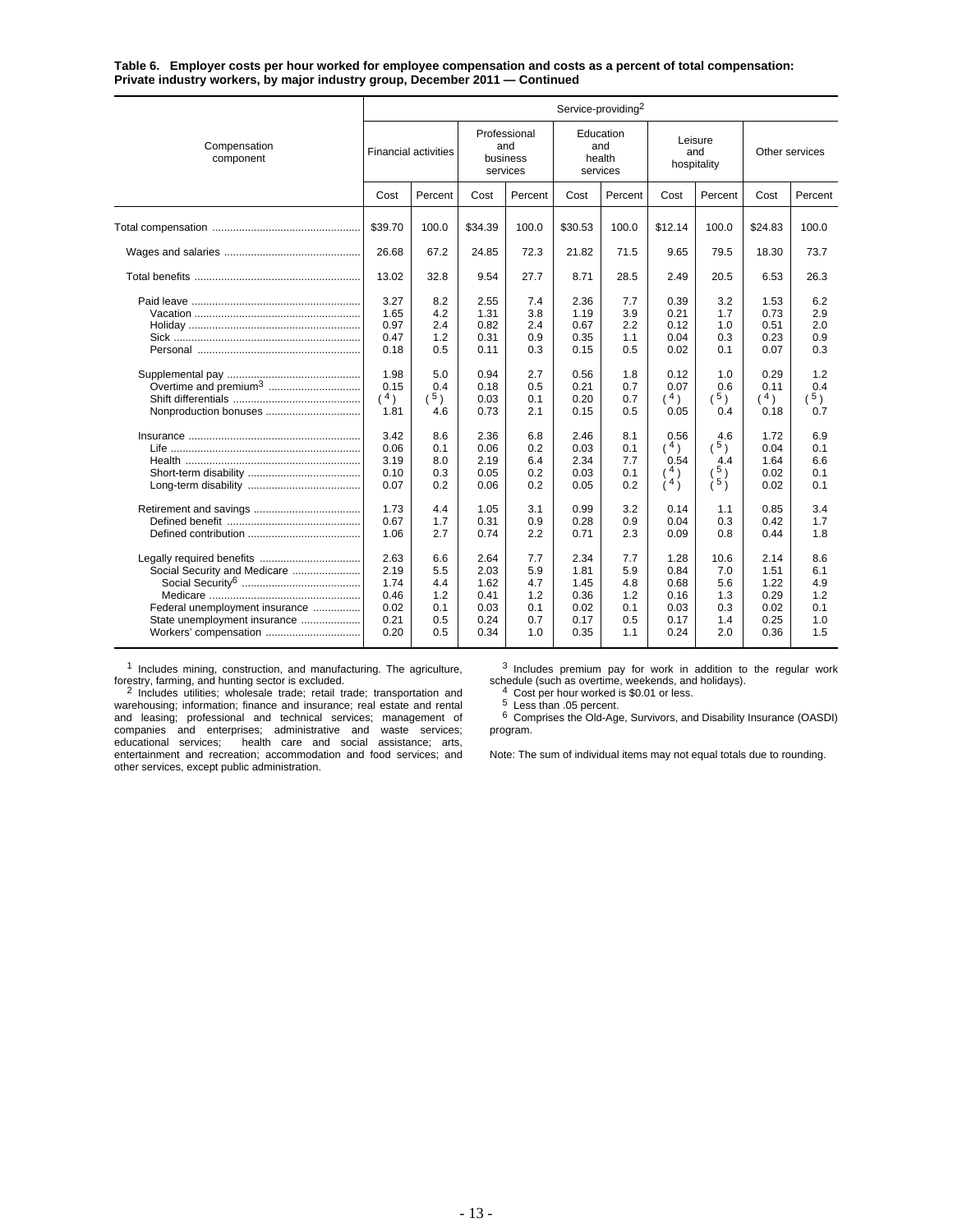**Table 7. Employer costs per hour worked for employee compensation and costs as a percent of total compensation: Private industry workers, by census region and division, December 2011**

|                                                                                                                         | Census region and division <sup>1</sup>                                                                      |                                                                                                |                                                                                                              |                                                                                                |                                                                                                              |                                                                                                |                                                                                                              |                                                                                                |                                                                                                              |                                                                                                |  |  |
|-------------------------------------------------------------------------------------------------------------------------|--------------------------------------------------------------------------------------------------------------|------------------------------------------------------------------------------------------------|--------------------------------------------------------------------------------------------------------------|------------------------------------------------------------------------------------------------|--------------------------------------------------------------------------------------------------------------|------------------------------------------------------------------------------------------------|--------------------------------------------------------------------------------------------------------------|------------------------------------------------------------------------------------------------|--------------------------------------------------------------------------------------------------------------|------------------------------------------------------------------------------------------------|--|--|
|                                                                                                                         |                                                                                                              | Northeast                                                                                      |                                                                                                              | Northeast divisions                                                                            |                                                                                                              |                                                                                                |                                                                                                              | South                                                                                          |                                                                                                              | South divisions                                                                                |  |  |
| Compensation<br>component                                                                                               | Cost                                                                                                         | Percent                                                                                        |                                                                                                              | New England                                                                                    |                                                                                                              | <b>Middle Atlantic</b>                                                                         |                                                                                                              | Percent                                                                                        | South Atlantic                                                                                               |                                                                                                |  |  |
|                                                                                                                         |                                                                                                              |                                                                                                | Cost                                                                                                         | Percent                                                                                        | Cost                                                                                                         | Percent                                                                                        |                                                                                                              |                                                                                                | Cost                                                                                                         | Percent                                                                                        |  |  |
|                                                                                                                         | \$32.85                                                                                                      | 100.0                                                                                          | \$33.58                                                                                                      | 100.0                                                                                          | \$32.58                                                                                                      | 100.0                                                                                          | \$25.88                                                                                                      | 100.0                                                                                          | \$25.97                                                                                                      | 100.0                                                                                          |  |  |
|                                                                                                                         | 22.74                                                                                                        | 69.2                                                                                           | 23.47                                                                                                        | 69.9                                                                                           | 22.48                                                                                                        | 69.0                                                                                           | 18.58                                                                                                        | 71.8                                                                                           | 18.81                                                                                                        | 72.4                                                                                           |  |  |
|                                                                                                                         | 10.11                                                                                                        | 30.8                                                                                           | 10.11                                                                                                        | 30.1                                                                                           | 10.11                                                                                                        | 31.0                                                                                           | 7.30                                                                                                         | 28.2                                                                                           | 7.17                                                                                                         | 27.6                                                                                           |  |  |
| Nonproduction bonuses                                                                                                   | 2.46<br>1.23<br>0.75<br>0.34<br>0.14<br>1.00<br>0.23<br>0.07<br>0.69<br>2.75<br>0.05<br>2.58<br>0.08<br>0.05 | 7.5<br>3.7<br>2.3<br>1.0<br>0.4<br>3.0<br>0.7<br>0.2<br>2.1<br>8.4<br>0.1<br>7.8<br>0.2<br>0.2 | 2.49<br>1.28<br>0.78<br>0.31<br>0.12<br>0.91<br>0.24<br>0.08<br>0.58<br>2.78<br>0.05<br>2.61<br>0.06<br>0.05 | 7.4<br>3.8<br>2.3<br>0.9<br>0.4<br>2.7<br>0.7<br>0.2<br>1.7<br>8.3<br>0.2<br>7.8<br>0.2<br>0.2 | 2.45<br>1.21<br>0.74<br>0.35<br>0.15<br>1.03<br>0.23<br>0.07<br>0.73<br>2.74<br>0.05<br>2.56<br>0.08<br>0.05 | 7.5<br>3.7<br>2.3<br>1.1<br>0.5<br>3.2<br>0.7<br>0.2<br>2.2<br>8.4<br>0.1<br>7.9<br>0.3<br>0.1 | 1.72<br>0.87<br>0.55<br>0.21<br>0.09<br>0.77<br>0.26<br>0.06<br>0.45<br>1.94<br>0.04<br>1.82<br>0.04<br>0.04 | 6.6<br>3.3<br>2.1<br>0.8<br>0.3<br>3.0<br>1.0<br>0.2<br>1.7<br>7.5<br>0.2<br>7.0<br>0.2<br>0.1 | 1.75<br>0.88<br>0.55<br>0.22<br>0.09<br>0.64<br>0.23<br>0.06<br>0.36<br>1.94<br>0.04<br>1.82<br>0.04<br>0.04 | 6.7<br>3.4<br>2.1<br>0.8<br>0.3<br>2.5<br>0.9<br>0.2<br>1.4<br>7.4<br>0.1<br>7.0<br>0.2<br>0.1 |  |  |
| Social Security and Medicare<br>Federal unemployment insurance<br>State unemployment insurance<br>Workers' compensation | 1.24<br>0.54<br>0.70<br>2.66<br>1.89<br>1.51<br>0.38<br>0.02<br>0.30<br>0.44                                 | 3.8<br>1.7<br>2.1<br>8.1<br>5.7<br>4.6<br>1.2<br>0.1<br>0.9<br>1.3                             | 1.26<br>0.50<br>0.76<br>2.68<br>1.95<br>1.56<br>0.39<br>0.02<br>0.32<br>0.39                                 | 3.7<br>1.5<br>2.3<br>8.0<br>5.8<br>4.7<br>1.2<br>0.1<br>0.9<br>1.1                             | 1.24<br>0.56<br>0.68<br>2.65<br>1.86<br>1.49<br>0.38<br>0.02<br>0.30<br>0.46                                 | 3.8<br>1.7<br>2.1<br>8.1<br>5.7<br>4.6<br>1.2<br>0.1<br>0.9<br>1.4                             | 0.81<br>0.30<br>0.51<br>2.06<br>1.55<br>1.25<br>0.31<br>0.02<br>0.15<br>0.34                                 | 3.1<br>1.2<br>2.0<br>8.0<br>6.0<br>4.8<br>1.2<br>0.1<br>0.6<br>1.3                             | 0.77<br>0.25<br>0.51<br>2.08<br>1.57<br>1.26<br>0.31<br>0.02<br>0.15<br>0.34                                 | 2.9<br>1.0<br>2.0<br>8.0<br>6.0<br>4.8<br>1.2<br>0.1<br>0.6<br>1.3                             |  |  |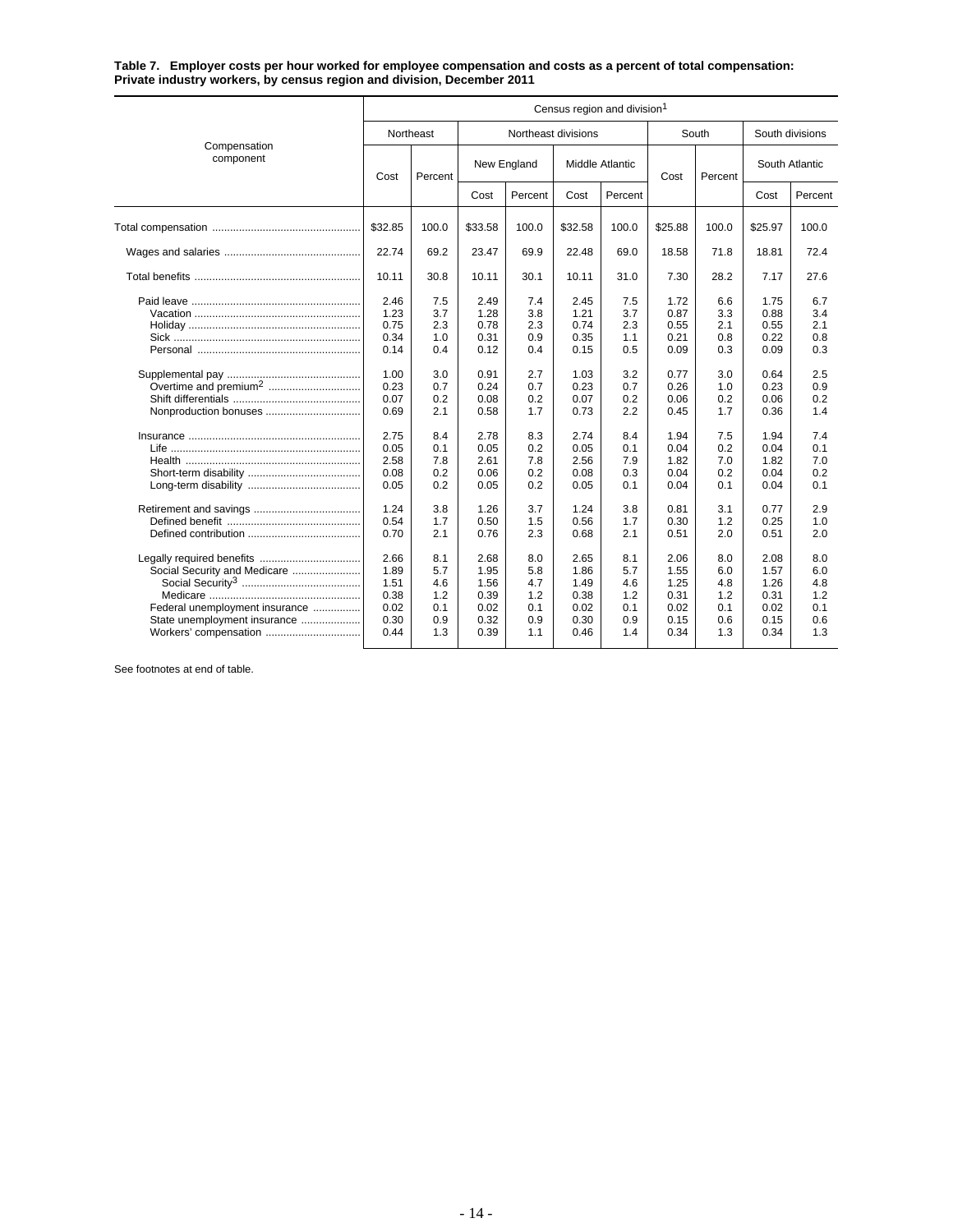**Table 7. Employer costs per hour worked for employee compensation and costs as a percent of total compensation: Private industry workers, by census region and division, December 2011 — Continued**

|                                                                                                                         | Census region and division <sup>1</sup>                                                                      |                                                                                                |                                                                                                              |                                                                                                |                                                                                                              |                                                                                                |                                                                                                              |                                                                                                |                                                                                                              |                                                                                                |  |
|-------------------------------------------------------------------------------------------------------------------------|--------------------------------------------------------------------------------------------------------------|------------------------------------------------------------------------------------------------|--------------------------------------------------------------------------------------------------------------|------------------------------------------------------------------------------------------------|--------------------------------------------------------------------------------------------------------------|------------------------------------------------------------------------------------------------|--------------------------------------------------------------------------------------------------------------|------------------------------------------------------------------------------------------------|--------------------------------------------------------------------------------------------------------------|------------------------------------------------------------------------------------------------|--|
|                                                                                                                         |                                                                                                              | South divisions                                                                                |                                                                                                              |                                                                                                |                                                                                                              | <b>Midwest</b>                                                                                 | Midwest divisions                                                                                            |                                                                                                |                                                                                                              |                                                                                                |  |
| Compensation<br>component                                                                                               | East South<br>Central                                                                                        |                                                                                                | West South<br>Central                                                                                        |                                                                                                | Cost                                                                                                         | Percent                                                                                        | <b>East North Central</b>                                                                                    |                                                                                                | <b>West North</b><br>Central                                                                                 |                                                                                                |  |
|                                                                                                                         | Cost                                                                                                         | Percent                                                                                        | Cost                                                                                                         | Percent                                                                                        |                                                                                                              |                                                                                                | Cost                                                                                                         | Percent                                                                                        | Cost                                                                                                         | Percent                                                                                        |  |
|                                                                                                                         | \$24.32                                                                                                      | 100.0                                                                                          | \$26.37                                                                                                      | 100.0                                                                                          | \$27.66                                                                                                      | 100.0                                                                                          | \$27.66                                                                                                      | 100.0                                                                                          | \$27.65                                                                                                      | 100.0                                                                                          |  |
|                                                                                                                         | 17.18                                                                                                        | 70.7                                                                                           | 18.77                                                                                                        | 71.2                                                                                           | 19.23                                                                                                        | 69.5                                                                                           | 19.06                                                                                                        | 68.9                                                                                           | 19.61                                                                                                        | 70.9                                                                                           |  |
|                                                                                                                         | 7.14                                                                                                         | 29.3                                                                                           | 7.60                                                                                                         | 28.8                                                                                           | 8.43                                                                                                         | 30.5                                                                                           | 8.60                                                                                                         | 31.1                                                                                           | 8.04                                                                                                         | 29.1                                                                                           |  |
| Nonproduction bonuses                                                                                                   | 1.57<br>0.79<br>0.50<br>0.19<br>0.08<br>0.73<br>0.29<br>0.06<br>0.38<br>2.00<br>0.04<br>1.88<br>0.04<br>0.04 | 6.5<br>3.3<br>2.1<br>0.8<br>0.3<br>3.0<br>1.2<br>0.3<br>1.6<br>8.2<br>0.2<br>7.7<br>0.2<br>0.2 | 1.73<br>0.87<br>0.56<br>0.22<br>0.09<br>1.01<br>0.32<br>0.05<br>0.64<br>1.92<br>0.04<br>1.80<br>0.04<br>0.04 | 6.6<br>3.3<br>2.1<br>0.8<br>0.3<br>3.8<br>1.2<br>0.2<br>2.4<br>7.3<br>0.2<br>6.8<br>0.1<br>0.1 | 1.85<br>0.99<br>0.57<br>0.20<br>0.09<br>0.75<br>0.26<br>0.07<br>0.41<br>2.49<br>0.04<br>2.35<br>0.05<br>0.05 | 6.7<br>3.6<br>2.1<br>0.7<br>0.3<br>2.7<br>0.9<br>0.3<br>1.5<br>9.0<br>0.1<br>8.5<br>0.2<br>0.2 | 1.84<br>0.97<br>0.58<br>0.19<br>0.09<br>0.80<br>0.27<br>0.08<br>0.45<br>2.56<br>0.04<br>2.42<br>0.06<br>0.04 | 6.6<br>3.5<br>2.1<br>0.7<br>0.3<br>2.9<br>1.0<br>0.3<br>1.6<br>9.3<br>0.1<br>8.8<br>0.2<br>0.2 | 1.89<br>1.04<br>0.56<br>0.22<br>0.07<br>0.62<br>0.23<br>0.05<br>0.34<br>2.32<br>0.05<br>2.18<br>0.04<br>0.06 | 6.8<br>3.8<br>2.0<br>0.8<br>0.2<br>2.3<br>0.8<br>0.2<br>1.2<br>8.4<br>0.2<br>7.9<br>0.1<br>0.2 |  |
| Social Security and Medicare<br>Federal unemployment insurance<br>State unemployment insurance<br>Workers' compensation | 0.83<br>0.39<br>0.44<br>2.00<br>1.47<br>1.19<br>0.28<br>0.02<br>0.14<br>0.36                                 | 3.4<br>1.6<br>1.8<br>8.2<br>6.0<br>4.9<br>1.2<br>0.1<br>0.6<br>1.5                             | 0.89<br>0.36<br>0.53<br>2.05<br>1.57<br>1.26<br>0.31<br>0.02<br>0.14<br>0.31                                 | 3.4<br>1.3<br>2.0<br>7.8<br>6.0<br>4.8<br>1.2<br>0.1<br>0.5<br>1.2                             | 1.11<br>0.52<br>0.59<br>2.23<br>1.61<br>1.29<br>0.32<br>0.03<br>0.22<br>0.38                                 | 4.0<br>1.9<br>2.1<br>8.1<br>5.8<br>4.7<br>1.1<br>0.1<br>0.8<br>1.4                             | 1.15<br>0.61<br>0.55<br>2.25<br>1.61<br>1.29<br>0.31<br>0.02<br>0.22<br>0.40                                 | 4.2<br>2.2<br>2.0<br>8.1<br>5.8<br>4.7<br>1.1<br>0.1<br>0.8<br>1.4                             | 1.02<br>0.32<br>0.70<br>2.19<br>1.61<br>1.29<br>0.32<br>0.03<br>0.21<br>0.35                                 | 3.7<br>1.1<br>2.5<br>7.9<br>5.8<br>4.6<br>1.2<br>0.1<br>0.8<br>1.3                             |  |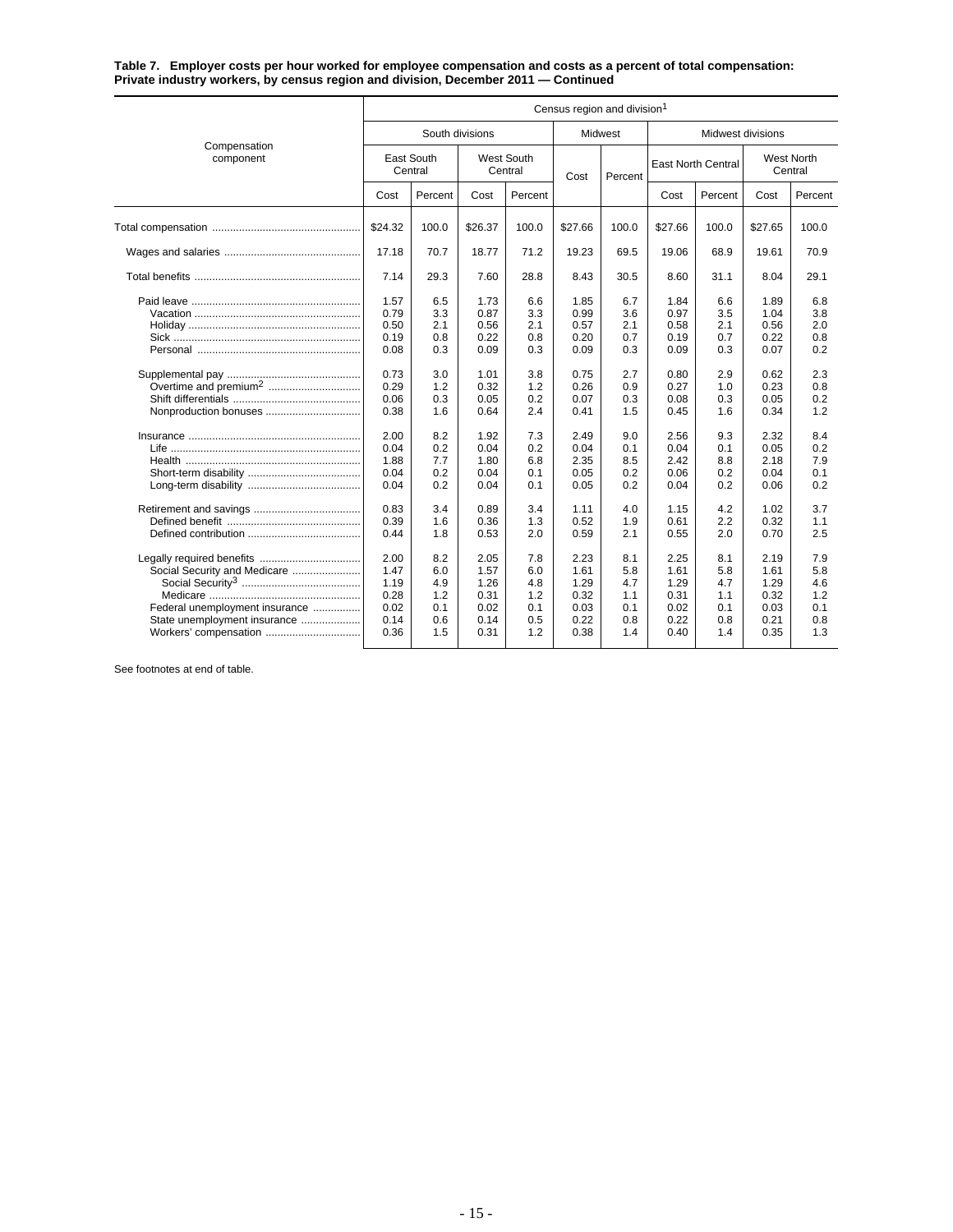|                                                                                                                         |                                                      |                                               |                                                      | Census region and division <sup>1</sup>       |                                                      |                                               |  |  |
|-------------------------------------------------------------------------------------------------------------------------|------------------------------------------------------|-----------------------------------------------|------------------------------------------------------|-----------------------------------------------|------------------------------------------------------|-----------------------------------------------|--|--|
|                                                                                                                         | West                                                 |                                               | West divisions                                       |                                               |                                                      |                                               |  |  |
| Compensation<br>component                                                                                               | Cost                                                 | Percent                                       |                                                      | Mountain                                      | Pacific                                              |                                               |  |  |
|                                                                                                                         |                                                      |                                               | Cost                                                 | Percent                                       | Cost                                                 | Percent                                       |  |  |
|                                                                                                                         | \$29.90                                              | 100.0                                         | \$28.29                                              | 100.0                                         | \$30.64                                              | 100.0                                         |  |  |
|                                                                                                                         | 21.21                                                | 70.9                                          | 20.38                                                | 72.1                                          | 21.58                                                | 70.4                                          |  |  |
|                                                                                                                         | 8.69                                                 | 29.1                                          | 7.90                                                 | 27.9                                          | 9.05                                                 | 29.6                                          |  |  |
|                                                                                                                         | 2.04<br>1.07<br>0.62<br>0.27<br>0.08                 | 6.8<br>3.6<br>2.1<br>0.9<br>0.3               | 1.92<br>1.04<br>0.54<br>0.23<br>0.10                 | 6.8<br>3.7<br>1.9<br>0.8<br>0.4               | 2.09<br>1.08<br>0.65<br>0.29<br>0.07                 | 6.8<br>3.5<br>2.1<br>0.9<br>0.2               |  |  |
|                                                                                                                         | 0.75<br>0.22<br>0.05<br>0.48                         | 2.5<br>0.7<br>0.2<br>1.6                      | 0.73<br>0.21<br>0.04<br>0.48                         | 2.6<br>0.7<br>0.2<br>1.7                      | 0.75<br>0.22<br>0.05<br>0.48                         | 2.5<br>0.7<br>0.2<br>1.6                      |  |  |
| Life ………………………………………………………                                                                                              | 2.30<br>0.04<br>2.18<br>0.03<br>0.04                 | 7.7<br>0.1<br>7.3<br>0.1<br>0.1               | 2.00<br>0.06<br>1.87<br>0.03<br>0.05                 | 7.1<br>0.2<br>6.6<br>0.1<br>0.2               | 2.43<br>0.04<br>2.32<br>0.04<br>0.04                 | 7.9<br>0.1<br>7.6<br>0.1<br>0.1               |  |  |
|                                                                                                                         | 1.06<br>0.43<br>0.63                                 | 3.5<br>1.4<br>2.1                             | 1.04<br>0.31<br>0.73                                 | 3.7<br>1.1<br>2.6                             | 1.07<br>0.49<br>0.58                                 | 3.5<br>1.6<br>1.9                             |  |  |
| Social Security and Medicare<br>Federal unemployment insurance<br>State unemployment insurance<br>Workers' compensation | 2.55<br>1.75<br>1.40<br>0.35<br>0.03<br>0.24<br>0.55 | 8.5<br>5.8<br>4.7<br>1.2<br>0.1<br>0.8<br>1.8 | 2.22<br>1.64<br>1.30<br>0.33<br>0.02<br>0.17<br>0.38 | 7.8<br>5.8<br>4.6<br>1.2<br>0.1<br>0.6<br>1.4 | 2.71<br>1.80<br>1.44<br>0.35<br>0.03<br>0.27<br>0.62 | 8.8<br>5.9<br>4.7<br>1.2<br>0.1<br>0.9<br>2.0 |  |  |

#### **Table 7. Employer costs per hour worked for employee compensation and costs as a percent of total compensation: Private industry workers, by census region and division, December 2011 — Continued**

<sup>1</sup> The States that comprise the census divisions are: New England: Connecticut, Maine, Massachusetts, New Hampshire, Rhode Island and Vermont; Middle Atlantic: New Jersey, New York, and Pennsylvania; South Atlantic: Delaware, District of Columbia, Florida, Georgia, Maryland, North Carolina, South Carolina, Virginia, and West Virginia; East South Central: Alabama, Kentucky, Mississippi, and Tennessee; West South Central: Arkansas, Louisiana, Oklahoma, and Texas; East North Central: Illinois, Indiana, Michigan, Ohio, and Wisconsin; West North Central: Iowa, Kansas, Minnesota, Missouri, Nebraska, North Dakota, and South

Dakota; Mountain: Arizona, Colorado, Idaho, Montana, Nevada, New Mexico, Utah, and Wyoming; and Pacific: Alaska, California, Hawaii, Oregon, and

Washington.<br><sup>2</sup> Includes premium pay for work in addition to the<br>regular work schedule (such as overtime, weekends, and holidays).<br><sup>3</sup> Comprises the Old-Age, Survivors, and

Disability Insurance (OASDI) program.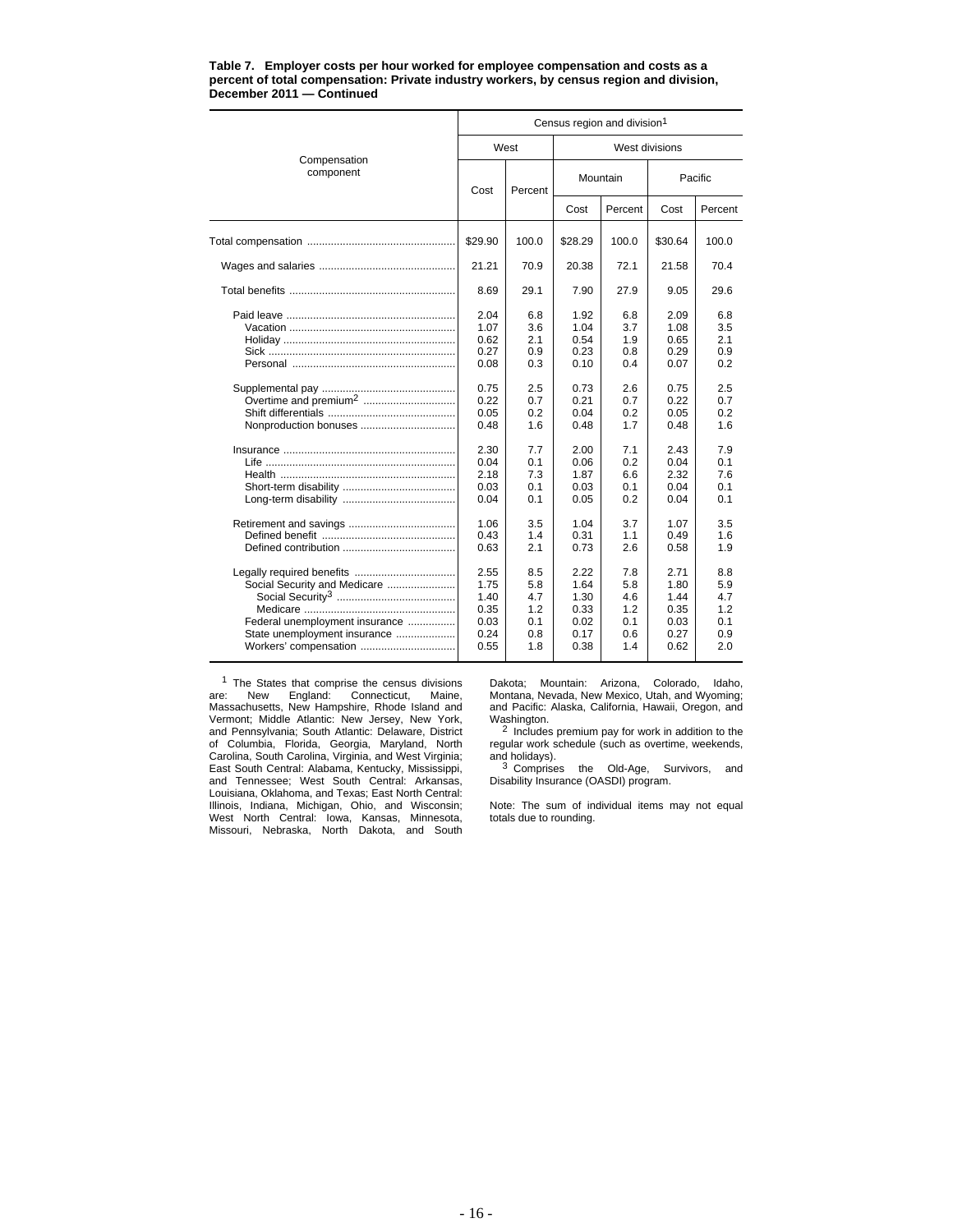### **Table 8. Employer costs per hour worked for employee compensation and costs as a percent of total compensation: Private industry workers, by establishment employment size, December 2011**

|                                                                                                                         |                                                                                                                          | 1-99 workers<br>100 workers or more                                                                       |                                                                                                             |                                                                                                     |                                                                                                              |                                                                                                |                                                                                                              |                                                                                                |                                                                                                              |                                                                                                |                                                                                                              |                                                                                                |
|-------------------------------------------------------------------------------------------------------------------------|--------------------------------------------------------------------------------------------------------------------------|-----------------------------------------------------------------------------------------------------------|-------------------------------------------------------------------------------------------------------------|-----------------------------------------------------------------------------------------------------|--------------------------------------------------------------------------------------------------------------|------------------------------------------------------------------------------------------------|--------------------------------------------------------------------------------------------------------------|------------------------------------------------------------------------------------------------|--------------------------------------------------------------------------------------------------------------|------------------------------------------------------------------------------------------------|--------------------------------------------------------------------------------------------------------------|------------------------------------------------------------------------------------------------|
| Compensation<br>component                                                                                               | 1-99 workers                                                                                                             |                                                                                                           | 1-49 workers                                                                                                |                                                                                                     |                                                                                                              | 50-99 workers                                                                                  | 100 workers or<br>more                                                                                       |                                                                                                | 100-499 workers                                                                                              |                                                                                                | 500 workers or<br>more                                                                                       |                                                                                                |
|                                                                                                                         | Cost                                                                                                                     | Percent                                                                                                   | Cost                                                                                                        | Percent                                                                                             | Cost                                                                                                         | Percent                                                                                        | Cost                                                                                                         | Percent                                                                                        | Cost                                                                                                         | Percent                                                                                        | Cost                                                                                                         | Percent                                                                                        |
|                                                                                                                         | \$23.68                                                                                                                  | 100.0                                                                                                     | \$22.80                                                                                                     | 100.0                                                                                               | \$26.38                                                                                                      | 100.0                                                                                          | \$34.30                                                                                                      | 100.0                                                                                          | \$29.02                                                                                                      | 100.0                                                                                          | \$41.69                                                                                                      | 100.0                                                                                          |
|                                                                                                                         | 17.50                                                                                                                    | 73.9                                                                                                      | 17.05                                                                                                       | 74.8                                                                                                | 18.89                                                                                                        | 71.6                                                                                           | 23.23                                                                                                        | 67.7                                                                                           | 20.28                                                                                                        | 69.9                                                                                           | 27.36                                                                                                        | 65.6                                                                                           |
|                                                                                                                         | 6.18                                                                                                                     | 26.1                                                                                                      | 5.75                                                                                                        | 25.2                                                                                                | 7.49                                                                                                         | 28.4                                                                                           | 11.07                                                                                                        | 32.3                                                                                           | 8.74                                                                                                         | 30.1                                                                                           | 14.32                                                                                                        | 34.4                                                                                           |
| Nonproduction bonuses                                                                                                   | 1.36<br>0.69<br>0.44<br>0.16<br>0.07<br>0.52<br>0.17<br>$(\frac{2}{ } )$<br>0.33<br>1.61<br>0.03<br>1.52<br>0.03<br>0.02 | 5.7<br>2.9<br>1.9<br>0.7<br>0.3<br>2.2<br>0.7<br>3 <sub>1</sub><br>1.4<br>6.8<br>0.1<br>6.4<br>0.1<br>0.1 | 1.25<br>0.62<br>0.42<br>0.15<br>0.06<br>0.46<br>0.15<br>(2)<br>0.30<br>1.47<br>0.03<br>1.39<br>0.03<br>0.02 | 5.5<br>2.7<br>1.8<br>0.6<br>0.2<br>2.0<br>0.7<br>$^{(3)}$<br>1.3<br>6.4<br>0.1<br>6.1<br>0.1<br>0.1 | 1.71<br>0.89<br>0.52<br>0.21<br>0.09<br>0.69<br>0.24<br>0.03<br>0.42<br>2.04<br>0.04<br>1.92<br>0.04<br>0.04 | 6.5<br>3.4<br>2.0<br>0.8<br>0.3<br>2.6<br>0.9<br>0.1<br>1.6<br>7.7<br>0.1<br>7.3<br>0.2<br>0.1 | 2.68<br>1.39<br>0.80<br>0.35<br>0.13<br>1.14<br>0.33<br>0.12<br>0.69<br>3.13<br>0.05<br>2.94<br>0.07<br>0.07 | 7.8<br>4.1<br>2.3<br>1.0<br>0.4<br>3.3<br>1.0<br>0.3<br>2.0<br>9.1<br>0.2<br>8.6<br>0.2<br>0.2 | 2.04<br>1.05<br>0.63<br>0.25<br>0.10<br>0.73<br>0.30<br>0.06<br>0.37<br>2.57<br>0.05<br>2.42<br>0.06<br>0.04 | 7.0<br>3.6<br>2.2<br>0.8<br>0.4<br>2.5<br>1.0<br>0.2<br>1.3<br>8.9<br>0.2<br>8.4<br>0.2<br>0.1 | 3.58<br>1.87<br>1.04<br>0.49<br>0.18<br>1.72<br>0.38<br>0.20<br>1.14<br>3.91<br>0.06<br>3.66<br>0.09<br>0.10 | 8.6<br>4.5<br>2.5<br>1.2<br>0.4<br>4.1<br>0.9<br>0.5<br>2.7<br>9.4<br>0.2<br>8.8<br>0.2<br>0.2 |
|                                                                                                                         | 0.60<br>0.21<br>0.39                                                                                                     | 2.5<br>0.9<br>1.7                                                                                         | 0.52<br>0.18<br>0.34                                                                                        | 2.3<br>0.8<br>1.5                                                                                   | 0.83<br>0.29<br>0.55                                                                                         | 3.2<br>1.1<br>2.1                                                                              | 1.52<br>0.69<br>0.83                                                                                         | 4.4<br>2.0<br>2.4                                                                              | 1.07<br>0.42<br>0.65                                                                                         | 3.7<br>1.4<br>2.2                                                                              | 2.15<br>1.07<br>1.08                                                                                         | 5.2<br>2.6<br>2.6                                                                              |
| Social Security and Medicare<br>Federal unemployment insurance<br>State unemployment insurance<br>Workers' compensation | 2.10<br>1.44<br>1.16<br>0.28<br>0.03<br>0.22<br>0.41                                                                     | 8.9<br>6.1<br>4.9<br>1.2<br>0.1<br>0.9<br>1.7                                                             | 2.06<br>1.40<br>1.13<br>0.27<br>0.03<br>0.21<br>0.41                                                        | 9.0<br>6.2<br>5.0<br>1.2<br>0.1<br>0.9<br>1.8                                                       | 2.22<br>1.56<br>1.25<br>0.31<br>0.03<br>0.22<br>0.42                                                         | 8.4<br>5.9<br>4.7<br>1.2<br>0.1<br>0.8<br>1.6                                                  | 2.60<br>1.95<br>1.56<br>0.39<br>0.02<br>0.21<br>0.42                                                         | 7.6<br>5.7<br>4.5<br>1.1<br>0.1<br>0.6<br>1.2                                                  | 2.34<br>1.68<br>1.34<br>0.33<br>0.02<br>0.22<br>0.42                                                         | 8.1<br>5.8<br>4.6<br>1.1<br>0.1<br>0.8<br>1.5                                                  | 2.96<br>2.33<br>1.86<br>0.47<br>0.02<br>0.20<br>0.41                                                         | 7.1<br>5.6<br>4.5<br>1.1<br>0.1<br>0.5<br>1.0                                                  |

 $1$  Includes premium pay for work in addition to the regular work schedule (such

as overtime, weekends, and holidays).<br><sup>2</sup> Cost per hour worked is \$0.01 or less.<br><sup>3</sup> Less than .05 percent.

<sup>4</sup> Comprises the Old-Age, Survivors, and Disability Insurance (OASDI) program.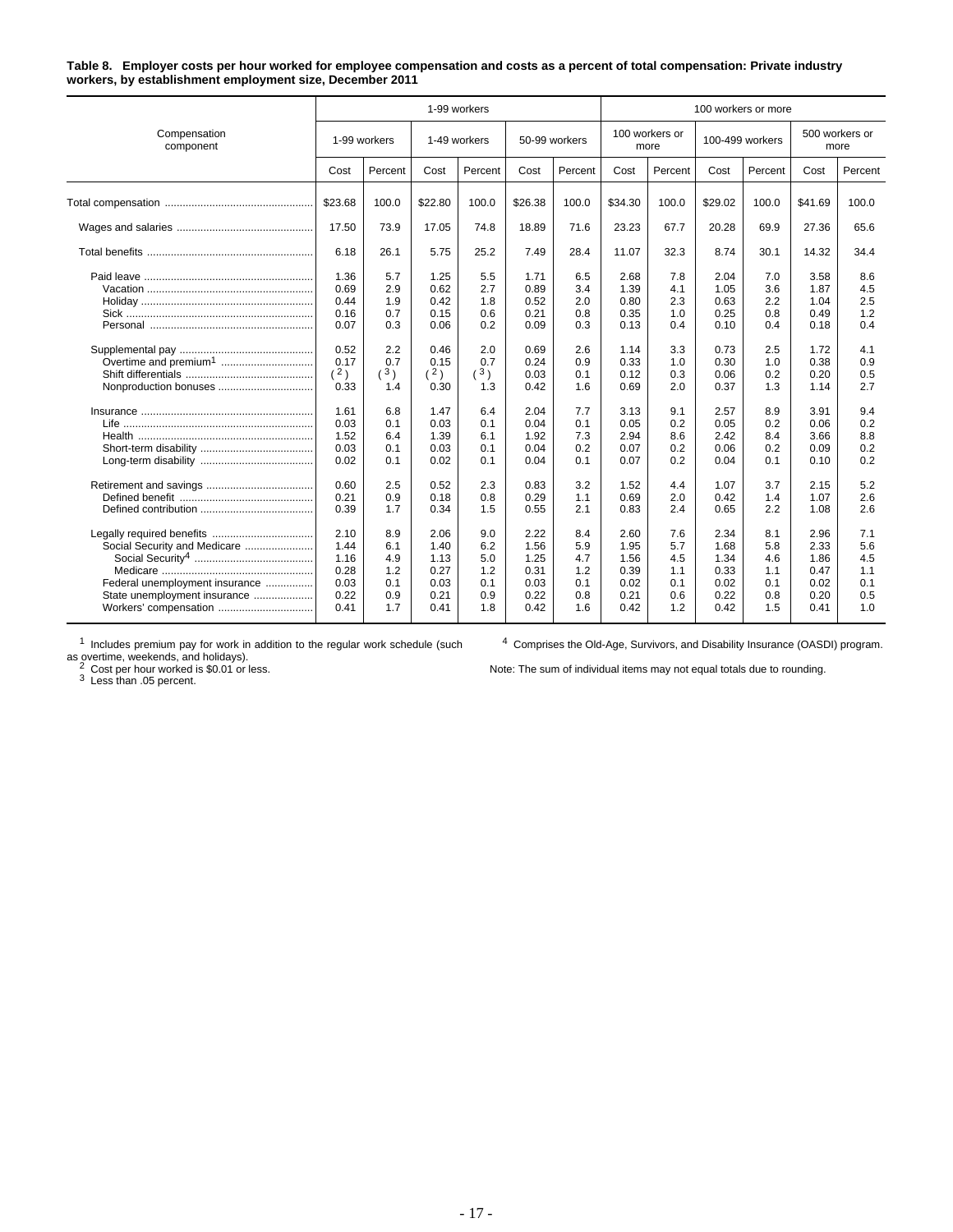**Table 9. Employer costs per hour worked for employee compensation and costs as a percent of total compensation: Private industry workers, goods-producing and service-providing industries, by occupational group, December 2011**

|                                                                                                                                                                              |                                                                      |                                                              |                                                              |                                                      |                                                      | Benefit costs                                         |                                                      |                                                        |
|------------------------------------------------------------------------------------------------------------------------------------------------------------------------------|----------------------------------------------------------------------|--------------------------------------------------------------|--------------------------------------------------------------|------------------------------------------------------|------------------------------------------------------|-------------------------------------------------------|------------------------------------------------------|--------------------------------------------------------|
| Series                                                                                                                                                                       | Total<br>compen-<br>sation                                           | Wages<br>and<br>salaries                                     | Total                                                        | Paid<br>leave                                        | Supple-<br>mental<br>pay                             | Insurance                                             | Retire-<br>ment<br>and<br>savings                    | Legally<br>required<br>benefits                        |
|                                                                                                                                                                              |                                                                      |                                                              |                                                              |                                                      | Cost per hour worked                                 |                                                       |                                                      |                                                        |
|                                                                                                                                                                              | \$28.57                                                              | \$20.14                                                      | \$8.43                                                       | \$1.97                                               | \$0.80                                               | \$2.31                                                | \$1.02                                               | \$2.33                                                 |
|                                                                                                                                                                              | 50.48<br>58.02<br>46.64                                              | 35.58<br>40.47<br>33.09                                      | 14.90<br>17.55<br>13.55                                      | 4.30<br>5.24<br>3.82                                 | 1.59<br>2.28<br>1.23                                 | 3.51<br>3.84<br>3.34                                  | 2.05<br>2.42<br>1.87                                 | 3.46<br>3.78<br>3.29                                   |
|                                                                                                                                                                              | 22.39<br>21.26<br>23.15                                              | 16.01<br>15.94<br>16.06                                      | 6.37<br>5.33<br>7.09                                         | 1.39<br>1.13<br>1.57                                 | 0.47<br>0.45<br>0.49                                 | 2.07<br>1.44<br>2.50                                  | 0.64<br>0.52<br>0.71                                 | 1.80<br>1.79<br>1.81                                   |
| Natural resources, construction, and maintenance<br>Construction, extraction, farming, fishing, and forestry <sup>1</sup><br>Production, transportation, and material moving | 14.01<br>31.21<br>31.61<br>30.85<br>23.89<br>24.58                   | 10.57<br>21.25<br>21.28<br>21.23<br>15.91<br>16.20           | 3.44<br>9.95<br>10.32<br>9.63<br>7.98                        | 0.60<br>1.63<br>1.20<br>2.01<br>1.39<br>1.53         | 0.25<br>0.92<br>0.98<br>0.87<br>0.86                 | 0.93<br>2.71<br>2.58<br>2.82<br>2.50<br>2.64          | 0.22<br>1.58<br>2.08<br>1.14<br>0.91<br>0.91         | 1.43<br>3.11<br>3.49<br>2.78<br>2.32<br>2.27           |
| Transportation and material moving                                                                                                                                           | 23.20<br>33.64                                                       | 15.63<br>22.40                                               | 8.39<br>7.57<br>11.24                                        | 1.25<br>2.19                                         | 1.04<br>0.68<br>1.34                                 | 2.36<br>3.15                                          | 0.91<br>1.64                                         | 2.37<br>2.92                                           |
| Natural resources, construction, and maintenance                                                                                                                             | 61.24<br>27.33<br>32.43<br>25.92                                     | 41.39<br>19.20<br>21.70<br>16.73                             | 19.86<br>8.13<br>10.74<br>9.19                               | 5.32<br>1.80<br>1.33<br>1.63                         | 2.78<br>0.63<br>1.06<br>1.15                         | 4.39<br>2.65<br>2.85<br>3.00                          | 3.27<br>0.81<br>2.04<br>1.03                         | 4.09<br>2.24<br>3.44<br>2.38                           |
| Production, transportation, and material moving                                                                                                                              | 27.54                                                                | 19.68                                                        | 7.86                                                         | 1.92                                                 | 0.70                                                 | 2.14                                                  | 0.90                                                 | 2.21                                                   |
| Management, professional, and related<br>Natural resources, construction, and maintenance<br>Production, transportation, and material moving                                 | 49.11<br>22.04<br>13.91<br>29.78<br>22.21                            | 34.84<br>15.79<br>10.52<br>20.73<br>15.24                    | 14.27<br>6.25<br>3.39<br>9.04<br>6.97                        | 4.17<br>1.36<br>0.59<br>1.97<br>1.19                 | 1.43<br>0.46<br>0.24<br>0.77<br>0.62                 | 3.40<br>2.03<br>0.92<br>2.54<br>2.08                  | 1.90<br>0.62<br>0.21<br>1.04<br>0.81                 | 3.38<br>1.77<br>1.43<br>2.72<br>2.27                   |
|                                                                                                                                                                              |                                                                      |                                                              |                                                              |                                                      | Percent of total compensation                        |                                                       |                                                      |                                                        |
|                                                                                                                                                                              | 100.0                                                                | 70.5                                                         | 29.5                                                         | 6.9                                                  | 2.8                                                  | 8.1                                                   | 3.6                                                  | 8.1                                                    |
| Natural resources, construction, and maintenance                                                                                                                             | 100.0<br>100.0<br>100.0<br>100.0<br>100.0<br>100.0<br>100.0<br>100.0 | 70.5<br>69.8<br>70.9<br>71.5<br>75.0<br>69.4<br>75.4<br>68.1 | 29.5<br>30.2<br>29.1<br>28.5<br>25.0<br>30.6<br>24.6<br>31.9 | 8.5<br>9.0<br>8.2<br>6.2<br>5.3<br>6.8<br>4.3<br>5.2 | 3.1<br>3.9<br>2.6<br>2.1<br>2.1<br>2.1<br>1.8<br>3.0 | 7.0<br>6.6<br>7.2<br>9.3<br>6.8<br>10.8<br>6.7<br>8.7 | 4.1<br>4.2<br>4.0<br>2.8<br>2.4<br>3.1<br>1.6<br>5.1 | 6.8<br>6.5<br>7.1<br>8.0<br>8.4<br>7.8<br>10.2<br>10.0 |
| Construction, extraction, farming, fishing, and forestry <sup>1</sup><br>Installation, maintenance, and repair<br>Production, transportation, and material moving            | 100.0<br>100.0<br>100.0<br>100.0<br>100.0                            | 67.3<br>68.8<br>66.6<br>65.9<br>67.4                         | 32.7<br>31.2<br>33.4<br>34.1<br>32.6                         | 3.8<br>6.5<br>5.8<br>6.2<br>5.4                      | 3.1<br>2.8<br>3.6<br>4.2<br>2.9                      | 8.2<br>9.1<br>10.5<br>10.7<br>10.2                    | 6.6<br>3.7<br>3.8<br>3.7<br>3.9                      | 11.0<br>9.0<br>9.7<br>9.2<br>10.2                      |
|                                                                                                                                                                              | 100.0                                                                | 66.6                                                         | 33.4                                                         | 6.5                                                  | 4.0                                                  | 9.4                                                   | 4.9                                                  | 8.7                                                    |
| Natural resources, construction, and maintenance<br>Production, transportation, and material moving                                                                          | 100.0<br>100.0<br>100.0<br>100.0                                     | 67.6<br>70.3<br>66.9<br>64.6                                 | 32.4<br>29.7<br>33.1<br>35.4                                 | 8.7<br>6.6<br>4.1<br>6.3                             | 4.5<br>2.3<br>3.3<br>4.4                             | 7.2<br>9.7<br>8.8<br>11.6                             | 5.3<br>3.0<br>6.3<br>4.0                             | 6.7<br>8.2<br>10.6<br>9.2                              |
|                                                                                                                                                                              | 100.0                                                                | 71.5                                                         | 28.5                                                         | 7.0                                                  | 2.5                                                  | 7.8                                                   | 3.3                                                  | 8.0                                                    |
| Management, professional, and related<br>Natural resources, construction, and maintenance<br>Production, transportation, and material moving                                 | 100.0<br>100.0<br>100.0<br>100.0<br>100.0                            | 70.9<br>71.6<br>75.6<br>69.6<br>68.6                         | 29.1<br>28.4<br>24.4<br>30.4<br>31.4                         | 8.5<br>6.2<br>4.3<br>6.6<br>5.4                      | 2.9<br>2.1<br>1.7<br>2.6<br>2.8                      | 6.9<br>9.2<br>6.6<br>8.5<br>9.4                       | 3.9<br>2.8<br>1.5<br>3.5<br>3.6                      | 6.9<br>8.0<br>10.2<br>9.1<br>10.2                      |

<sup>1</sup> Farming, fishing, and forestry occupations were combined with construction and extraction occupational group as of December 2006. <sup>2</sup> Includes mining, construction, and manufacturing. The agriculture,

forestry, farming, and hunting sector is excluded.<br><sup>3</sup> Includes utilities; wholesale trade; retail trade; transportation and

warehousing; information; finance and insurance; real estate and rental and leasing; professional and technical services; management of companies

and enterprises; administrative and waste services; educational services; health care and social assistance; arts, entertainment and recreation; accommodation and food services; and other services, except public administration.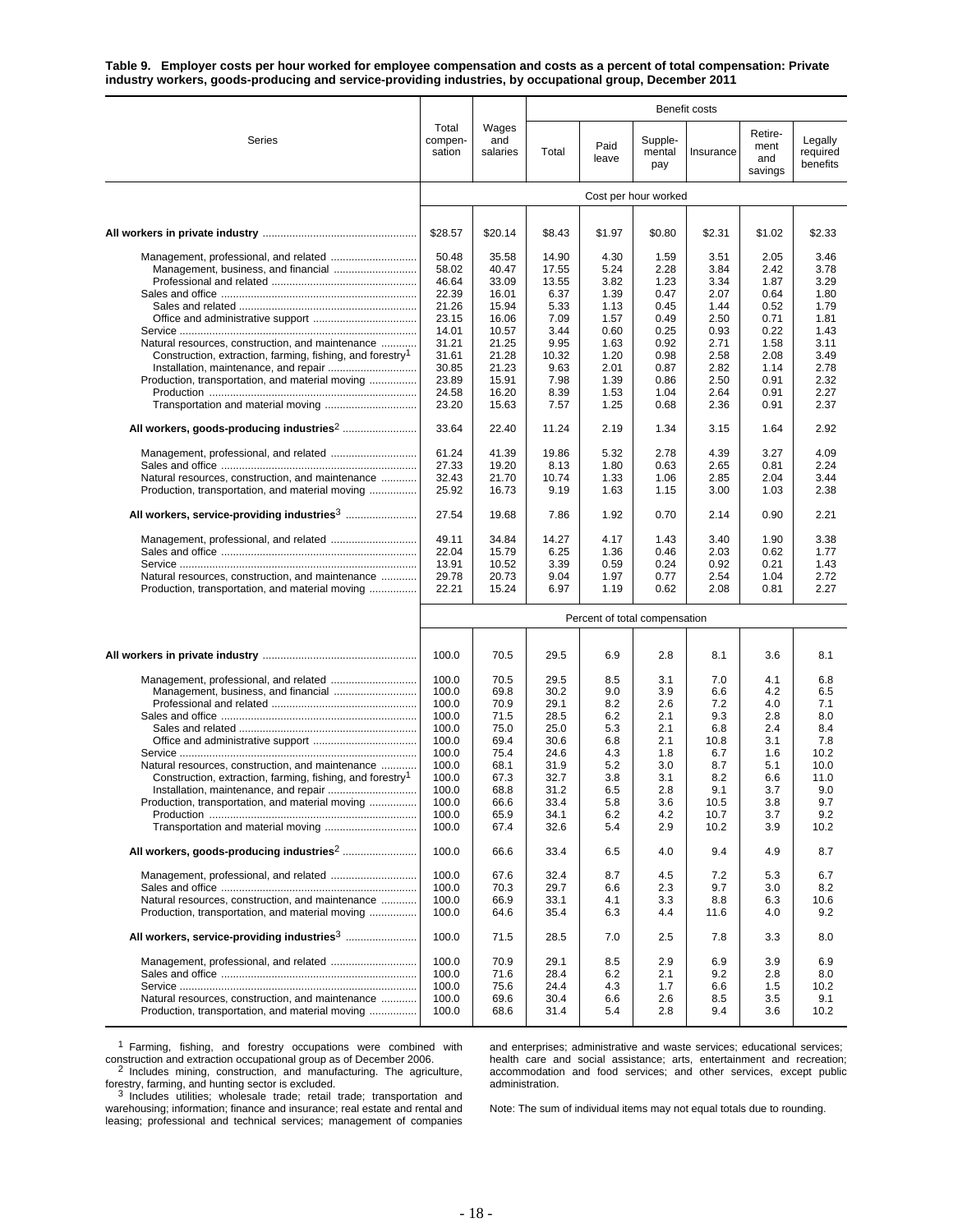### **Table 10. Employer costs per hour worked for employee compensation and costs as a percent of total compensation: Private industry workers, by industry group, December 2011**

|                                                        |                            |                          |              |                               |                          | Benefit costs |                                   |                                 |  |  |
|--------------------------------------------------------|----------------------------|--------------------------|--------------|-------------------------------|--------------------------|---------------|-----------------------------------|---------------------------------|--|--|
| Series                                                 | Total<br>compen-<br>sation | Wages<br>and<br>salaries | Total        | Paid<br>leave                 | Supple-<br>mental<br>pay | Insurance     | Retire-<br>ment<br>and<br>savings | Legally<br>required<br>benefits |  |  |
|                                                        |                            |                          |              |                               | Cost per hour worked     |               |                                   |                                 |  |  |
|                                                        | \$33.64                    | \$22.40                  | \$11.24      | \$2.19                        | \$1.34                   | \$3.15        | \$1.64                            | \$2.92                          |  |  |
|                                                        | 33.08                      | 23.04                    | 10.04        | 1.37                          | 0.96                     | 2.50          | 1.78                              | 3.43                            |  |  |
|                                                        | 32.93                      | 21.59                    | 11.34        | 2.44                          | 1.41                     | 3.38          | 1.43                              | 2.68                            |  |  |
|                                                        | 61.51                      | 39.38                    | 22.13        | 5.88                          | 3.23                     | 6.13          | 2.82                              | 4.07                            |  |  |
| All workers, service-providing industries <sup>3</sup> | 27.54                      | 19.68                    | 7.86         | 1.92                          | 0.70                     | 2.14          | 0.90                              | 2.21                            |  |  |
|                                                        | 23.88                      | 16.94                    | 6.94         | 1.42                          | 0.54                     | 2.05          | 0.82                              | 2.10                            |  |  |
|                                                        | 31.55<br>17.48             | 22.30                    | 9.25<br>4.29 | 2.14<br>0.79                  | 0.93                     | 2.52          | 1.08                              | 2.58                            |  |  |
|                                                        | 33.44                      | 13.19<br>21.74           | 11.70        | 2.38                          | 0.26<br>0.90             | 1.28<br>3.82  | 0.35<br>1.54                      | 1.62<br>3.06                    |  |  |
|                                                        | 57.32                      | 35.14                    | 22.18        | 5.03                          | 2.15                     | 5.37          | 5.72                              | 3.90                            |  |  |
|                                                        | 43.10                      | 29.16                    | 13.94        | 3.92                          | 1.37                     | 4.13          | 1.52                              | 3.00                            |  |  |
|                                                        | 39.70                      | 26.68                    | 13.02        | 3.27                          | 1.98                     | 3.42          | 1.73                              | 2.63                            |  |  |
|                                                        | 42.81                      | 28.37                    | 14.44        | 3.66                          | 2.33                     | 3.74          | 2.03                              | 2.68                            |  |  |
| Credit intermediation and related activities           | 36.52                      | 24.31                    | 12.21        | 3.15                          | 1.53                     | 3.42          | 1.75                              | 2.37                            |  |  |
|                                                        | 41.04                      | 27.49                    | 13.55        | 3.52                          | 1.39                     | 3.84          | 2.10                              | 2.71                            |  |  |
|                                                        | 29.31<br>34.39             | 21.01<br>24.85           | 8.30<br>9.54 | 1.97<br>2.55                  | 0.80<br>0.94             | 2.34<br>2.36  | 0.74<br>1.05                      | 2.45<br>2.64                    |  |  |
|                                                        | 44.53                      | 32.09                    | 12.44        | 3.70                          | 1.20                     | 2.98          | 1.44                              | 3.12                            |  |  |
|                                                        | 22.02                      | 16.47                    | 5.55         | 1.11                          | 0.54                     | 1.39          | 0.45                              | 2.06                            |  |  |
|                                                        | 30.53                      | 21.82                    | 8.71         | 2.36                          | 0.56                     | 2.46          | 0.99                              | 2.34                            |  |  |
|                                                        | 39.74                      | 29.03                    | 10.71        | 2.91                          | 0.17                     | 3.10          | 1.71                              | 2.82                            |  |  |
| Junior colleges, colleges, and universities            | 47.00                      | 33.80                    | 13.20        | 3.74                          | 0.18                     | 3.71          | 2.40                              | 3.17                            |  |  |
|                                                        | 28.95                      | 20.58                    | 8.36         | 2.26                          | 0.63                     | 2.35          | 0.86                              | 2.26                            |  |  |
|                                                        | 12.14                      | 9.65                     | 2.49         | 0.39                          | 0.12                     | 0.56          | 0.14                              | 1.28                            |  |  |
| Accommodation and food services                        | 11.18                      | 8.97                     | 2.21         | 0.31                          | 0.11                     | 0.46          | 0.11                              | 1.21                            |  |  |
|                                                        | 24.83                      | 18.30                    | 6.53         | 1.53                          | 0.29                     | 1.72          | 0.85                              | 2.14                            |  |  |
|                                                        |                            |                          |              | Percent of total compensation |                          |               |                                   |                                 |  |  |
|                                                        | 100.0                      | 66.6                     | 33.4         | 6.5                           | 4.0                      | 9.4           | 4.9                               | 8.7                             |  |  |
|                                                        | 100.0                      | 69.7                     | 30.3         | 4.2                           | 2.9                      | 7.5           | 5.4                               | 10.4                            |  |  |
|                                                        | 100.0                      | 65.6                     | 34.4         | 7.4                           | 4.3                      | 10.3          | 4.3                               | 8.1                             |  |  |
|                                                        | 100.0                      | 64.0                     | 36.0         | 9.6                           | 5.3                      | 10.0          | 4.6                               | 6.6                             |  |  |
| All workers, service-providing industries3             | 100.0                      | 71.5                     | 28.5         | 7.0                           | 2.5                      | 7.8           | 3.3                               | 8.0                             |  |  |
|                                                        | 100.0                      | 71.0                     | 29.0         | 6.0                           | 2.3                      | 8.6           | 3.4                               | 8.8                             |  |  |
|                                                        | 100.0                      | 70.7                     | 29.3         | 6.8                           | 2.9                      | 8.0           | 3.4                               | 8.2                             |  |  |
|                                                        | 100.0                      | 75.4                     | 24.6         | 4.5                           | 1.5                      | 7.3           | 2.0                               | 9.3                             |  |  |
|                                                        | 100.0                      | 65.0                     | 35.0         | 7.1                           | 2.7                      | 11.4          | 4.6                               | 9.2                             |  |  |
| <b>Utilities</b>                                       | 100.0                      | 61.3                     | 38.7         | 8.8                           | 3.8                      | 9.4           | 10.0                              | 6.8                             |  |  |
|                                                        | 100.0                      | 67.7                     | 32.3         | 9.1                           | 3.2                      | 9.6           | 3.5                               | 7.0                             |  |  |
|                                                        | 100.0                      | 67.2                     | 32.8         | 8.2                           | 5.0                      | 8.6           | 4.4                               | 6.6                             |  |  |
| Credit intermediation and related activities           | 100.0                      | 66.3                     | 33.7         | 8.5                           | 5.4                      | 8.7           | 4.7                               | 6.3                             |  |  |
| Insurance carriers and related activities              | 100.0<br>100.0             | 66.6<br>67.0             | 33.4<br>33.0 | 8.6<br>8.6                    | 4.2<br>3.4               | 9.4<br>9.3    | 4.8<br>5.1                        | 6.5<br>6.6                      |  |  |
|                                                        | 100.0                      | 71.7                     | 28.3         | 6.7                           | 2.7                      | 8.0           | 2.5                               | 8.3                             |  |  |
|                                                        | 100.0                      | 72.3                     | 27.7         | 7.4                           | 2.7                      | 6.8           | 3.1                               | 7.7                             |  |  |
|                                                        | 100.0                      | 72.1                     | 27.9         | 8.3                           | 2.7                      | 6.7           | 3.2                               | 7.0                             |  |  |
|                                                        | 100.0                      | 74.8                     | 25.2         | 5.1                           | 2.5                      | 6.3           | 2.0                               | 9.3                             |  |  |
|                                                        | 100.0                      | 71.5                     | 28.5         | 7.7                           | 1.8                      | 8.1           | 3.2                               | 7.7                             |  |  |
|                                                        | 100.0                      | 73.0                     | 27.0         | 7.3                           | 0.4                      | 7.8           | 4.3                               | 7.1                             |  |  |
| Junior colleges, colleges, and universities            | 100.0                      | 71.9                     | 28.1         | 7.9                           | 0.4                      | 7.9           | 5.1                               | 6.7                             |  |  |
|                                                        | 100.0                      | 71.1                     | 28.9         | 7.8                           | 2.2                      | 8.1           | 3.0                               | 7.8                             |  |  |
| Accommodation and food services                        | 100.0<br>100.0             | 79.5<br>80.3             | 20.5<br>19.7 | 3.2<br>2.8                    | 1.0<br>1.0               | 4.6<br>4.1    | 1.1<br>1.0                        | 10.6<br>10.8                    |  |  |
|                                                        | 100.0                      | 73.7                     | 26.3         | 6.2                           | 1.2                      | 6.9           | 3.4                               | 8.6                             |  |  |
|                                                        |                            |                          |              |                               |                          |               |                                   |                                 |  |  |

<sup>1</sup> Includes mining, construction, and manufacturing. The agriculture, forestry, farming, and hunting sector is excluded.<br><sup>2</sup> Data are available beginning with December 2006.<br><sup>3</sup> Includes utilities; wholesale trade; retail trade; transportation and

S Includes utilities; wholesale trade; retail trade; transportation and warehousing; information; finance and insurance; real estate and rental and leasing; professional and technical services; management of companies and enterprises; administrative and waste services; educational services; health care and social assistance; arts, entertainment and recreation; accommodation and food services; and other services, except public administration.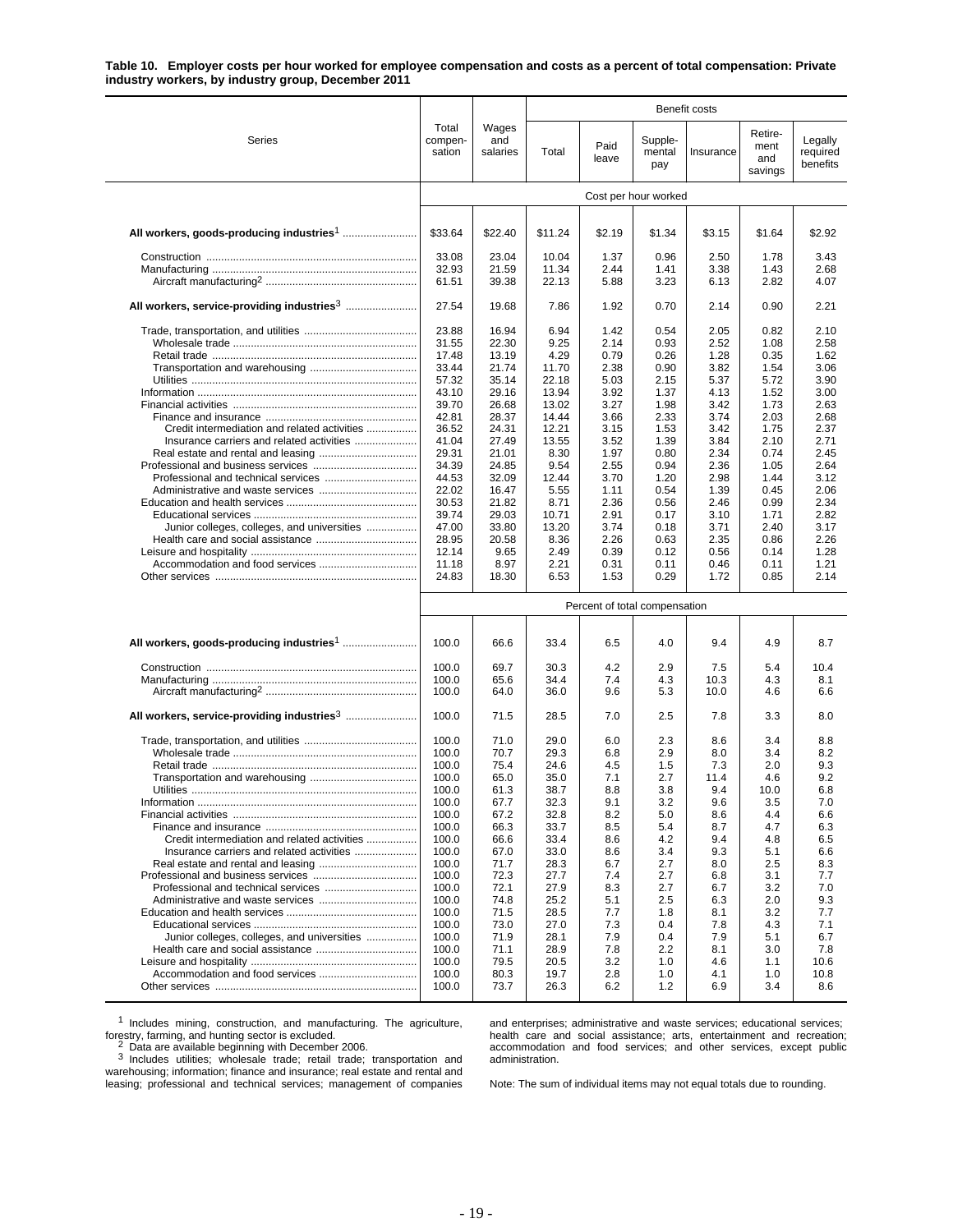**Table 11. Employer costs per hour worked for employee compensation and costs as a percent of total compensation: Private industry workers, by occupational group and full-time and part-time status, December 2011**

|                                                                       |                               |                          |               |               |                          | Benefit costs |                                   |                                 |  |
|-----------------------------------------------------------------------|-------------------------------|--------------------------|---------------|---------------|--------------------------|---------------|-----------------------------------|---------------------------------|--|
| Series                                                                | Total<br>compen-<br>sation    | Wages<br>and<br>salaries | Total         | Paid<br>leave | Supple-<br>mental<br>pay | Insurance     | Retire-<br>ment<br>and<br>savings | Legally<br>required<br>benefits |  |
|                                                                       | Cost per hour worked          |                          |               |               |                          |               |                                   |                                 |  |
|                                                                       |                               |                          |               |               |                          |               |                                   |                                 |  |
|                                                                       | \$33.19                       | \$22.95                  | \$10.23       | \$2.50        | \$1.02                   | \$2.85        | \$1.30                            | \$2.57                          |  |
|                                                                       | 52.54                         | 36.63                    | 15.91         | 4.67          | 1.72                     | 3.78          | 2.23                              | 3.51                            |  |
|                                                                       | 58.25                         | 40.51                    | 17.74         | 5.32          | 2.31                     | 3.88          | 2.45                              | 3.78                            |  |
|                                                                       | 49.12<br>26.22                | 34.30<br>18.34           | 14.82<br>7.88 | 4.28<br>1.84  | 1.37<br>0.63             | 3.71<br>2.62  | 2.10<br>0.82                      | 3.35<br>1.98                    |  |
|                                                                       | 28.37                         | 20.81                    | 7.56          | 1.82          | 0.72                     | 2.08          | 0.78                              | 2.16                            |  |
|                                                                       | 25.17                         | 17.13                    | 8.04          | 1.85          | 0.59                     | 2.88          | 0.83                              | 1.89                            |  |
|                                                                       | 17.14                         | 12.26                    | 4.88          | 1.00          | 0.39                     | 1.55          | 0.36                              | 1.58                            |  |
| Natural resources, construction, and maintenance                      | 31.83                         | 21.59                    | 10.24         | 1.70          | 0.96                     | 2.81          | 1.64                              | 3.12                            |  |
| Construction, extraction, farming, fishing, and forestry <sup>1</sup> | 32.21                         | 21.63                    | 10.58         | 1.25          | 1.00                     | 2.69          | 2.15                              | 3.49                            |  |
|                                                                       | 31.49                         | 21.57                    | 9.93          | 2.11          | 0.92                     | 2.93          | 1.18                              | 2.79                            |  |
| Production, transportation, and material moving                       | 25.83                         | 17.03                    | 8.80          | 1.60          | 0.98                     | 2.75          | 1.04                              | 2.42                            |  |
|                                                                       | 25.50                         | 16.65                    | 8.84          | 1.63          | 1.11                     | 2.81          | 0.98                              | 2.32                            |  |
|                                                                       | 26.25                         | 17.50                    | 8.75          | 1.57          | 0.83                     | 2.67          | 1.12                              | 2.55                            |  |
|                                                                       | 15.33                         | 12.07                    | 3.27          | 0.45          | 0.19                     | 0.76          | 0.24                              | 1.62                            |  |
|                                                                       | 35.85                         | 28.14                    | 7.71          | 1.66          | 0.61                     | 1.61          | 0.78                              | 3.05                            |  |
|                                                                       | 34.73                         | 27.26                    | 7.47          | 1.61          | 0.55                     | 1.56          | 0.76                              | 3.01                            |  |
|                                                                       | 13.35                         | 10.53                    | 2.82          | 0.34          | 0.11                     | 0.79          | 0.21                              | 1.38                            |  |
|                                                                       | 11.85                         | 9.49                     | 2.36          | 0.22          | 0.09                     | 0.58          | 0.17                              | 1.30                            |  |
|                                                                       | 15.46                         | 12.00                    | 3.46          | 0.51          | 0.14                     | 1.08          | 0.25                              | 1.49                            |  |
|                                                                       | 10.89                         | 8.88                     | 2.01          | 0.20          | 0.11                     | 0.32          | 0.09                              | 1.29                            |  |
| Production, transportation, and material moving                       | 14.84                         | 10.71                    | 4.13          | 0.40          | 0.28                     | 1.33          | 0.28                              | 1.84                            |  |
|                                                                       | 15.11                         | 10.68                    | 4.43          | 0.42          | 0.28                     | 1.53          | 0.33                              | 1.87                            |  |
|                                                                       | Percent of total compensation |                          |               |               |                          |               |                                   |                                 |  |
|                                                                       | 100.0                         | 69.2                     | 30.8          | 7.5           | 3.1                      | 8.6           | 3.9                               | 7.8                             |  |
|                                                                       | 100.0                         | 69.7                     | 30.3          | 8.9           | 3.3                      | 7.2           | 4.2                               | 6.7                             |  |
|                                                                       | 100.0                         | 69.5                     | 30.5          | 9.1           | 4.0                      | 6.7           | 4.2                               | 6.5                             |  |
|                                                                       | 100.0                         | 69.8                     | 30.2          | 8.7           | 2.8                      | 7.6           | 4.3                               | 6.8                             |  |
|                                                                       | 100.0                         | 69.9                     | 30.1          | 7.0           | 2.4                      | 10.0          | 3.1                               | 7.6                             |  |
|                                                                       | 100.0                         | 73.3                     | 26.7          | 6.4           | 2.5                      | 7.3           | 2.8                               | 7.6                             |  |
|                                                                       | 100.0                         | 68.1                     | 31.9          | 7.3           | 2.3                      | 11.4          | 3.3                               | 7.5                             |  |
|                                                                       | 100.0                         | 71.5                     | 28.5          | 5.8           | 2.3                      | 9.0           | 2.1                               | 9.2                             |  |
| Natural resources, construction, and maintenance                      | 100.0                         | 67.8                     | 32.2          | 5.3           | 3.0                      | 8.8           | 5.2                               | 9.8                             |  |
| Construction, extraction, farming, fishing, and forestry <sup>1</sup> | 100.0                         | 67.1                     | 32.9          | 3.9           | 3.1                      | 8.3           | 6.7                               | 10.8                            |  |
|                                                                       | 100.0                         | 68.5                     | 31.5          | 6.7           | 2.9                      | 9.3           | 3.7                               | 8.9                             |  |
| Production, transportation, and material moving                       | 100.0                         | 65.9                     | 34.1          | 6.2           | 3.8                      | 10.6          | 4.0                               | 9.4                             |  |
|                                                                       | 100.0<br>100.0                | 65.3<br>66.7             | 34.7<br>33.3  | 6.4<br>6.0    | 4.3<br>3.2               | 11.0<br>10.2  | 3.9<br>4.3                        | 9.1<br>9.7                      |  |
|                                                                       | 100.0                         | 78.7                     | 21.3          | 2.9           | 1.3                      | 4.9           | 1.6                               | 10.6                            |  |
|                                                                       | 100.0                         | 78.5                     | 21.5          | 4.6           | 1.7                      | 4.5           | 2.2                               | 8.5                             |  |
|                                                                       | 100.0                         | 78.5                     | 21.5          | 4.6           | 1.6                      | 4.5           | 2.2                               | 8.7                             |  |
|                                                                       | 100.0                         | 78.9                     | 21.1          | 2.6           | 0.8                      | 5.9           | 1.5                               | 10.3                            |  |
|                                                                       | 100.0                         | 80.1                     | 19.9          | 1.9           | 0.7                      | 4.9           | 1.5                               | 11.0                            |  |
|                                                                       | 100.0                         | 77.6                     | 22.4          | 3.3           | 0.9                      | 7.0           | 1.6                               | 9.6                             |  |
|                                                                       | 100.0                         | 81.6                     | 18.4          | 1.8           | 1.0                      | 3.0           | 0.8                               | 11.8                            |  |
| Production, transportation, and material moving                       | 100.0                         | 72.2                     | 27.8          | 2.7           | 1.9                      | 8.9           | 1.9                               | 12.4                            |  |
|                                                                       | 100.0                         | 70.7                     | 29.3          | 2.7           | 1.9                      | 10.1          | 2.2                               | 12.4                            |  |

<sup>1</sup> Farming, fishing, and forestry occupations were combined with construction and extraction occupational group as of December 2006.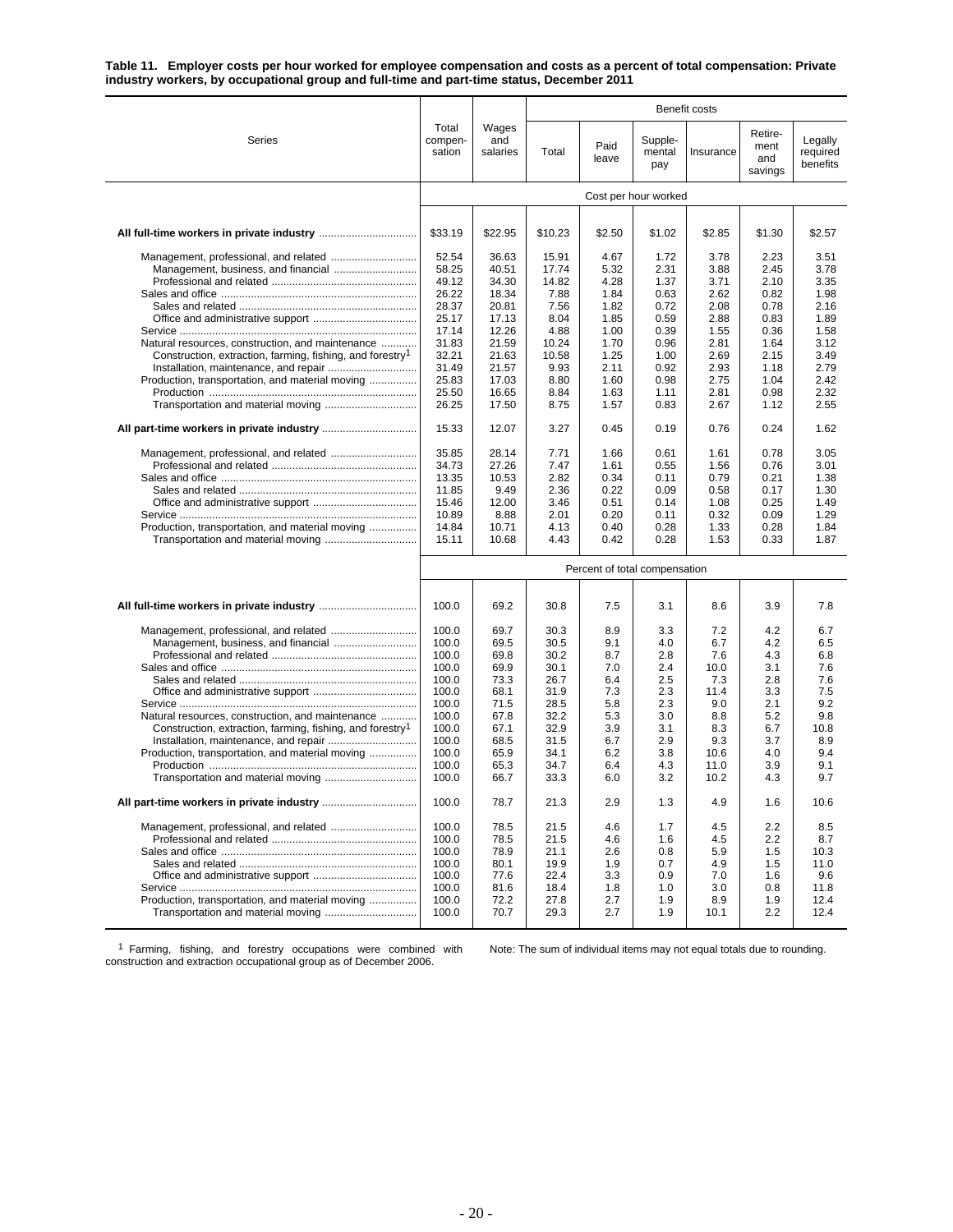| Table 12. Employer costs per hour worked for employee compensation and costs as a percent of total          |  |  |  |  |
|-------------------------------------------------------------------------------------------------------------|--|--|--|--|
| compensation: Private industry workers, by industry group and full-time and part-time status, December 2011 |  |  |  |  |

|                                                                                                                                        |                                                                      |                                                                      |                                                                 |                                                              |                                                              | Benefit costs                                                |                                                              |                                                              |
|----------------------------------------------------------------------------------------------------------------------------------------|----------------------------------------------------------------------|----------------------------------------------------------------------|-----------------------------------------------------------------|--------------------------------------------------------------|--------------------------------------------------------------|--------------------------------------------------------------|--------------------------------------------------------------|--------------------------------------------------------------|
| Series                                                                                                                                 | Total<br>compen-<br>sation                                           | Wages<br>and<br>salaries                                             | Total                                                           | Paid<br>leave                                                | Supple-<br>mental<br>pay                                     | Insurance                                                    | Retire-<br>ment<br>and<br>savings                            | Legally<br>required<br>benefits                              |
|                                                                                                                                        |                                                                      |                                                                      |                                                                 |                                                              | Cost per hour worked                                         |                                                              |                                                              |                                                              |
|                                                                                                                                        |                                                                      |                                                                      |                                                                 |                                                              |                                                              |                                                              |                                                              |                                                              |
| All full-time workers in private industry                                                                                              | \$33.19                                                              | \$22.95                                                              | \$10.23                                                         | \$2.50                                                       | \$1.02                                                       | \$2.85                                                       | \$1.30                                                       | \$2.57                                                       |
|                                                                                                                                        | 34.26<br>33.74<br>33.52                                              | 22.73<br>23.42<br>21.90                                              | 11.53<br>10.32<br>11.62                                         | 2.25<br>1.42<br>2.51                                         | 1.38<br>1.00<br>1.45                                         | 3.26<br>2.61<br>3.48                                         | 1.70<br>1.84<br>1.47                                         | 2.94<br>3.45<br>2.71                                         |
| Trade, transportation, and utilities<br>Professional and business services<br>Education and health services<br>Leisure and hospitality | 32.89<br>28.93<br>46.57<br>41.74<br>38.53<br>32.57<br>16.07<br>29.35 | 23.02<br>20.16<br>31.31<br>27.90<br>27.53<br>22.81<br>12.10<br>20.77 | 9.87<br>8.77<br>15.26<br>13.84<br>11.00<br>9.76<br>3.97<br>8.59 | 2.56<br>1.97<br>4.33<br>3.51<br>3.07<br>2.76<br>0.82<br>2.15 | 0.92<br>0.74<br>1.51<br>2.13<br>1.10<br>0.62<br>0.26<br>0.39 | 2.73<br>2.56<br>4.54<br>3.62<br>2.74<br>2.87<br>1.16<br>2.46 | 1.18<br>1.10<br>1.69<br>1.87<br>1.26<br>1.15<br>0.26<br>1.25 | 2.47<br>2.41<br>3.19<br>2.71<br>2.83<br>2.37<br>1.47<br>2.33 |
| All part-time workers in private industry                                                                                              | 15.33                                                                | 12.07                                                                | 3.27                                                            | 0.45                                                         | 0.19                                                         | 0.76                                                         | 0.24                                                         | 1.62                                                         |
| Trade, transportation, and utilities<br>Professional and business services<br>Education and health services                            | 15.27<br>14.18<br>17.26<br>24.50<br>9.44                             | 12.02<br>10.77<br>13.76<br>18.90<br>7.97                             | 3.25<br>3.41<br>3.49<br>5.60<br>1.48                            | 0.45<br>0.37<br>0.41<br>1.17<br>0.09                         | 0.19<br>0.17<br>0.28<br>0.41<br>0.03                         | 0.77<br>1.07<br>0.78<br>1.24<br>0.15                         | 0.24<br>0.29<br>0.19<br>0.52<br>0.05                         | 1.60<br>1.52<br>1.83<br>2.25<br>1.16                         |
|                                                                                                                                        |                                                                      |                                                                      |                                                                 | Percent of total compensation                                |                                                              |                                                              |                                                              |                                                              |
| All full-time workers in private industry                                                                                              | 100.0                                                                | 69.2                                                                 | 30.8                                                            | 7.5                                                          | 3.1                                                          | 8.6                                                          | 3.9                                                          | 7.8                                                          |
|                                                                                                                                        | 100.0<br>100.0<br>100.0                                              | 66.3<br>69.4<br>65.3                                                 | 33.7<br>30.6<br>34.7                                            | 6.6<br>4.2<br>7.5                                            | 4.0<br>3.0<br>4.3                                            | 9.5<br>7.7<br>10.4                                           | 5.0<br>5.5<br>4.4                                            | 8.6<br>10.2<br>8.1                                           |
| Trade, transportation, and utilities<br>Professional and business services<br>Education and health services                            | 100.0<br>100.0<br>100.0<br>100.0<br>100.0<br>100.0<br>100.0<br>100.0 | 70.0<br>69.7<br>67.2<br>66.8<br>71.5<br>70.0<br>75.3<br>70.8         | 30.0<br>30.3<br>32.8<br>33.2<br>28.5<br>30.0<br>24.7<br>29.2    | 7.8<br>6.8<br>9.3<br>8.4<br>8.0<br>8.5<br>5.1<br>7.3         | 2.8<br>2.6<br>3.2<br>5.1<br>2.9<br>1.9<br>1.6<br>1.3         | 8.3<br>8.8<br>9.8<br>8.7<br>7.1<br>8.8<br>7.2<br>8.4         | 3.6<br>3.8<br>3.6<br>4.5<br>3.3<br>3.5<br>1.6<br>4.3         | 7.5<br>8.3<br>6.9<br>6.5<br>7.4<br>7.3<br>9.1<br>7.9         |
| All part-time workers in private industry                                                                                              | 100.0                                                                | 78.7                                                                 | 21.3                                                            | 2.9                                                          | 1.3                                                          | 4.9                                                          | 1.6                                                          | 10.6                                                         |
| Trade, transportation, and utilities<br>Professional and business services<br>Education and health services                            | 100.0<br>100.0<br>100.0<br>100.0<br>100.0                            | 78.7<br>76.0<br>79.8<br>77.1<br>84.4                                 | 21.3<br>24.0<br>20.2<br>22.9<br>15.6                            | 2.9<br>2.6<br>2.4<br>4.8<br>0.9                              | 1.2<br>1.2<br>1.6<br>1.7<br>0.3                              | 5.0<br>7.5<br>4.5<br>5.1<br>1.6                              | 1.6<br>2.0<br>1.1<br>2.1<br>0.5                              | 10.5<br>10.7<br>10.6<br>9.2<br>12.3                          |

<sup>1</sup> Includes mining, construction, and manufacturing. The

waste services; educational services; health care and social assistance; arts, entertainment and recreation; accommodation and food services; and other services, except public administration.

agriculture, forestry, farming, and hunting sector is excluded.<br>
<sup>2</sup> Includes utilities; wholesale trade; retail trade; transportation<br>
and warehousing; information; finance and insurance; real estate<br>
and rental and leasi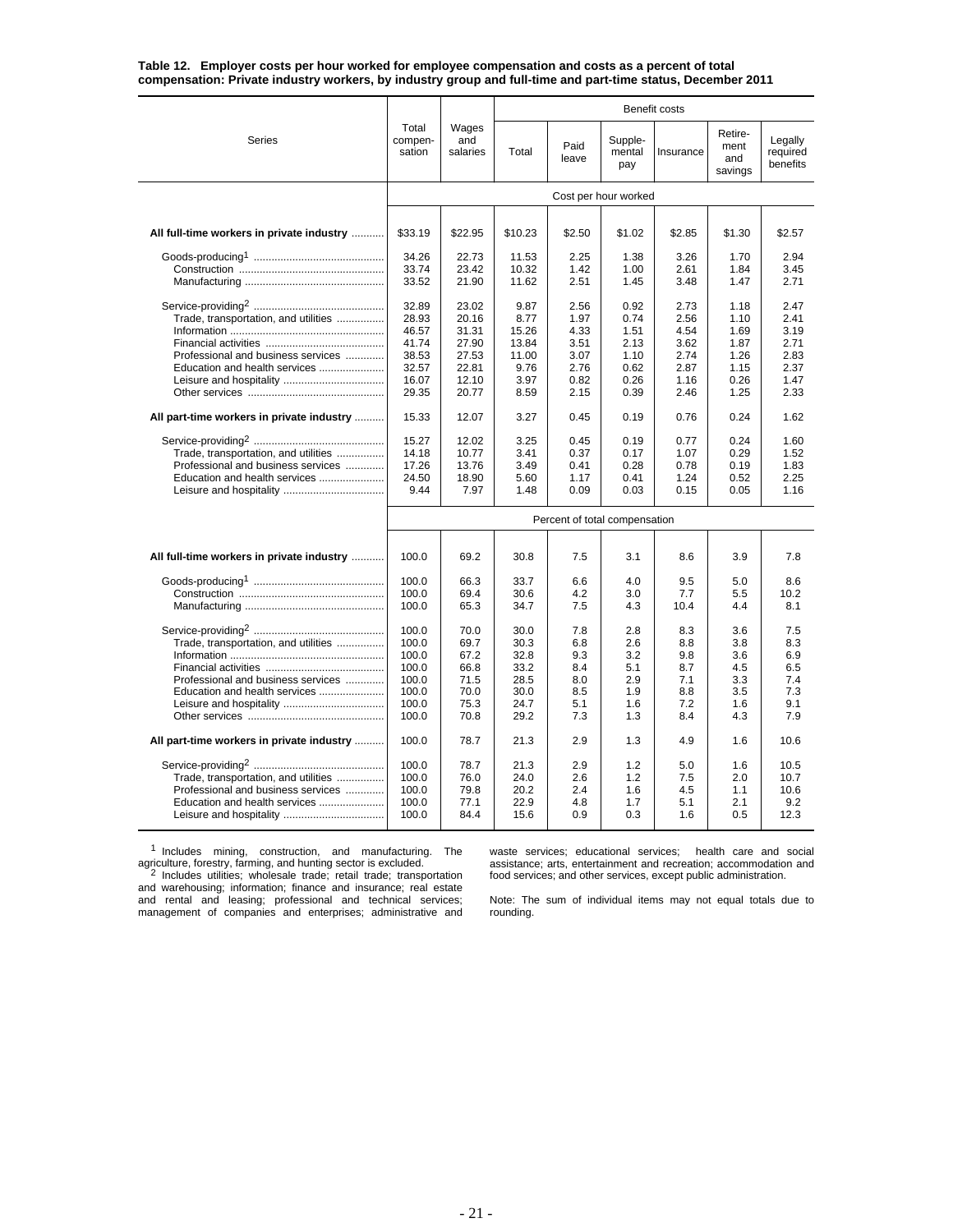**Table 13. Employer costs per hour worked for employee compensation and costs as a percent of total compensation: Private industry workers, by major industry group and establishment employment size and bargaining unit status, December 2011**

|                                                          |                                                             |                                                      |                                                      |                                               |                                               | Benefit costs                                  |                                               |                                               |
|----------------------------------------------------------|-------------------------------------------------------------|------------------------------------------------------|------------------------------------------------------|-----------------------------------------------|-----------------------------------------------|------------------------------------------------|-----------------------------------------------|-----------------------------------------------|
| Series                                                   | Total<br>compen-<br>sation                                  | Wages<br>and<br>salaries                             | Total                                                | Paid<br>leave                                 | Supple-<br>mental<br>pay                      | Insurance                                      | Retire-<br>ment<br>and<br>savings             | Legally<br>required<br>benefits               |
|                                                          |                                                             |                                                      |                                                      |                                               | Cost per hour worked                          |                                                |                                               |                                               |
|                                                          |                                                             |                                                      |                                                      |                                               |                                               |                                                |                                               |                                               |
| All workers, goods-producing industries <sup>1</sup>     | \$33.64                                                     | \$22.40                                              | \$11.24                                              | \$2.19                                        | \$1.34                                        | \$3.15                                         | \$1.64                                        | \$2.92                                        |
|                                                          | 28.19<br>26.76<br>31.76<br>38.26<br>32.97<br>45.15          | 19.96<br>19.28<br>21.66<br>24.46<br>21.68<br>28.08   | 8.23<br>7.47<br>10.11<br>13.79<br>11.28<br>17.06     | 1.40<br>1.24<br>1.79<br>2.85<br>2.20<br>3.71  | 0.85<br>0.74<br>1.12<br>1.76<br>1.16<br>2.54  | 2.22<br>1.93<br>2.95<br>3.94<br>3.55<br>4.45   | 0.94<br>0.77<br>1.38<br>2.24<br>1.56<br>3.12  | 2.82<br>2.81<br>2.87<br>3.01<br>2.82<br>3.25  |
|                                                          | 40.26<br>32.11                                              | 23.46<br>22.15                                       | 16.80<br>9.95                                        | 2.29<br>2.16                                  | 1.65<br>1.27                                  | 5.37<br>2.64                                   | 3.97<br>1.10                                  | 3.52<br>2.78                                  |
| All workers, service-providing industries <sup>2</sup> . | 27.54                                                       | 19.68                                                | 7.86                                                 | 1.92                                          | 0.70                                          | 2.14                                           | 0.90                                          | 2.21                                          |
|                                                          | 22.93<br>22.18<br>25.31<br>33.32<br>28.09<br>40.78          | 17.09<br>16.70<br>18.34<br>22.93<br>19.95<br>27.18   | 5.84<br>5.49<br>6.97<br>10.39<br>8.14<br>13.61       | 1.36<br>1.25<br>1.69<br>2.63<br>2.00<br>3.54  | 0.46<br>0.42<br>0.60<br>0.99<br>0.63<br>1.51  | 1.51<br>1.39<br>1.86<br>2.93<br>2.34<br>3.77   | 0.54<br>0.48<br>0.73<br>1.34<br>0.95<br>1.90  | 1.97<br>1.94<br>2.09<br>2.50<br>2.23<br>2.88  |
|                                                          | 37.17<br>26.78                                              | 22.82<br>19.43                                       | 14.34<br>7.35                                        | 3.00<br>1.84                                  | 0.94<br>0.68                                  | 5.12<br>1.90                                   | 2.28<br>0.79                                  | 3.01<br>2.14                                  |
|                                                          |                                                             |                                                      |                                                      | Percent of total compensation                 |                                               |                                                |                                               |                                               |
| All workers, goods-producing industries <sup>1</sup>     | 100.0                                                       | 66.6                                                 | 33.4                                                 | 6.5                                           | 4.0                                           | 9.4                                            | 4.9                                           | 8.7                                           |
|                                                          | 100.0<br>100.0<br>100.0<br>100.0<br>100.0<br>100.0          | 70.8<br>72.1<br>68.2<br>63.9<br>65.8<br>62.2         | 29.2<br>27.9<br>31.8<br>36.1<br>34.2<br>37.8         | 4.9<br>4.6<br>5.6<br>7.5<br>6.7<br>8.2        | 3.0<br>2.8<br>3.5<br>4.6<br>3.5<br>5.6        | 7.9<br>7.2<br>9.3<br>10.3<br>10.8<br>9.9       | 3.3<br>2.9<br>4.3<br>5.8<br>4.7<br>6.9        | 10.0<br>10.5<br>9.0<br>7.9<br>8.5<br>7.2      |
|                                                          | 100.0<br>100.0                                              | 58.3<br>69.0                                         | 41.7<br>31.0                                         | 5.7<br>6.7                                    | 4.1<br>3.9                                    | 13.3<br>8.2                                    | 9.9<br>3.4                                    | 8.7<br>8.7                                    |
| All workers, service-providing industries <sup>2</sup> . | 100.0                                                       | 71.5                                                 | 28.5                                                 | 7.0                                           | 2.5                                           | 7.8                                            | 3.3                                           | 8.0                                           |
|                                                          | 100.0<br>100.0<br>100.0<br>100.0<br>100.0<br>100.0<br>100.0 | 74.5<br>75.3<br>72.5<br>68.8<br>71.0<br>66.6<br>61.4 | 25.5<br>24.7<br>27.5<br>31.2<br>29.0<br>33.4<br>38.6 | 5.9<br>5.6<br>6.7<br>7.9<br>7.1<br>8.7<br>8.1 | 2.0<br>1.9<br>2.4<br>3.0<br>2.2<br>3.7<br>2.5 | 6.6<br>6.3<br>7.3<br>8.8<br>8.3<br>9.3<br>13.8 | 2.4<br>2.2<br>2.9<br>4.0<br>3.4<br>4.7<br>6.1 | 8.6<br>8.7<br>8.3<br>7.5<br>7.9<br>7.1<br>8.1 |
|                                                          | 100.0                                                       | 72.6                                                 | 27.4                                                 | 6.9                                           | 2.5                                           | 7.1                                            | 2.9                                           | 8.0                                           |

<sup>1</sup> Includes mining, construction, and manufacturing. The

waste services; educational services; health care and social assistance; arts, entertainment and recreation; accommodation and food services; and other services, except public administration.

agriculture, forestry, farming, and hunting sector is excluded.<br><sup>2</sup> Includes utilities; wholesale trade; retail trade; transportation and warehousing; information; finance and insurance; real estate and rental and leasing; professional and technical services; management of companies and enterprises; administrative and